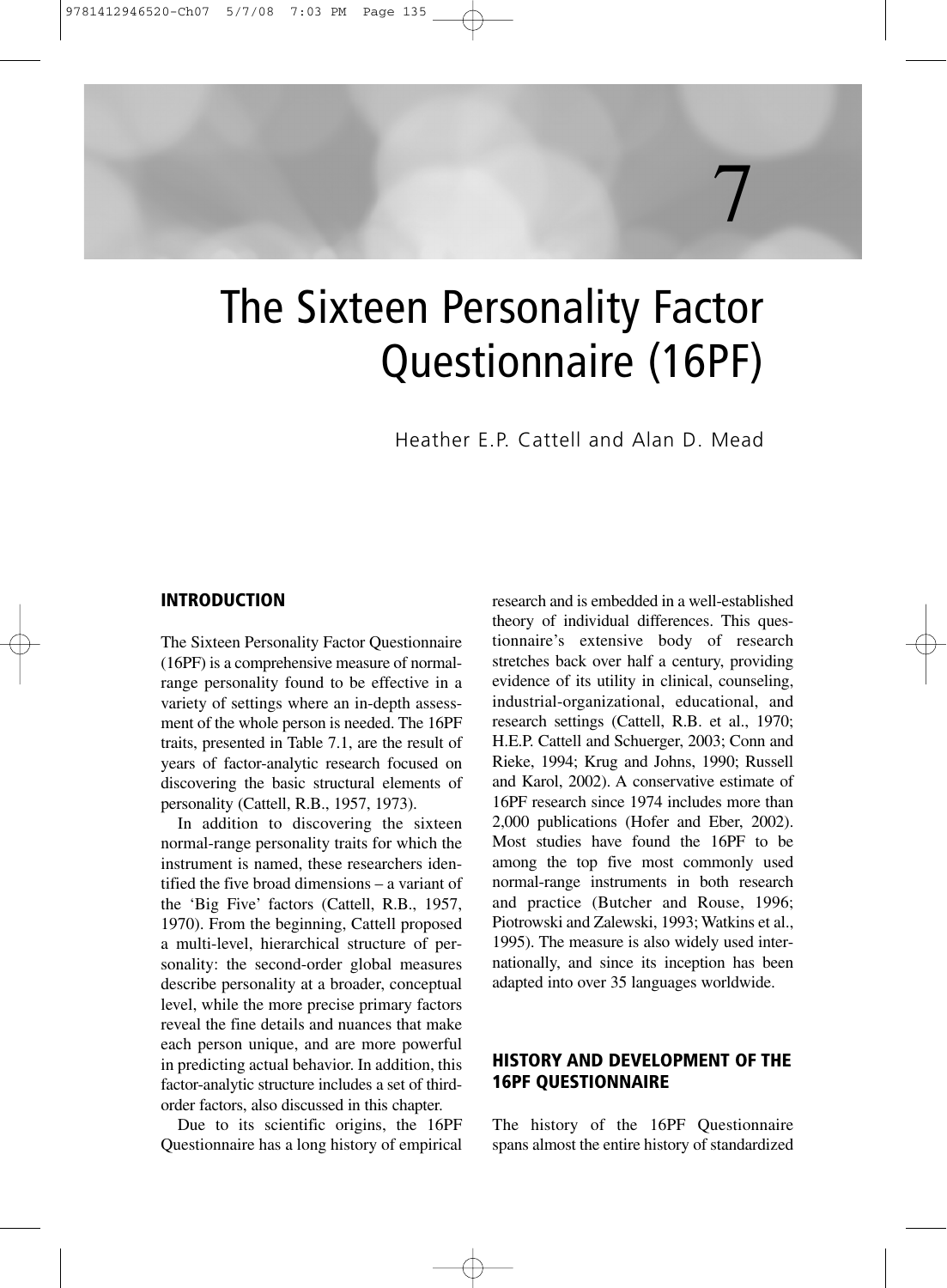| Descriptors of Low Range                  | <b>Primary Scales</b>      | Descriptors of High Range                    |
|-------------------------------------------|----------------------------|----------------------------------------------|
|                                           |                            |                                              |
| Reserved, Impersonal, Distant             | Warmth (A)                 | Warm-hearted, Caring, Attentive To Others    |
| Concrete, Lower Mental Capacity           | Reasoning (B)              | Abstract, Bright, Fast-Learner               |
| Reactive, Affected By Feelings            | Emotional Stability (C)    | <b>Emotionally Stable, Adaptive, Mature</b>  |
| Deferential, Cooperative, Avoids Conflict | Dominance (E)              | Dominant, Forceful, Assertive                |
| Serious, Restrained, Careful              | Liveliness (F)             | Enthusiastic, Animated, Spontaneous          |
| Expedient, Nonconforming                  | Rule-Consciousness (G)     | Rule-Conscious, Dutiful                      |
| Shy, Timid, Threat-Sensitive              | Social Boldness (H)        | Socially Bold, Venturesome, Thick-Skinned    |
| Tough, Objective, Unsentimental           | Sensitivity (I)            | Sensitive, Aesthetic, Tender-Minded          |
| Trusting, Unsuspecting, Accepting         | Vigilance (L)              | Vigilant, Suspicious, Skeptical, Wary        |
| Practical, Grounded, Down-To-Earth        | Abstractedness (M)         | Abstracted, Imaginative, Idea-Oriented       |
| Forthright, Genuine, Artless              | Privateness (N)            | Private, Discreet, Non-Disclosing            |
| Self-Assured, Unworried, Complacent       | Apprehension (O)           | Apprehensive, Self-Doubting, Worried         |
| Traditional, Attached To Familiar         | Openness to Change (Q1)    | Open To Change, Experimenting                |
| Group-Orientated, Affiliative             | Self-Reliance (Q2)         | Self-Reliant, Solitary, Individualistic      |
| Tolerates Disorder, Unexacting, Flexible  | Perfectionism (Q3)         | Perfectionistic, Organized, Self-Disciplined |
| Relaxed, Placid, Patient                  | Tension (Q4)               | Tense, High Energy, Driven                   |
|                                           | Global Scales              |                                              |
| Introverted, Socially Inhibited           | Extraversion               | <b>Extraverted, Socially Participating</b>   |
| Low Anxiety, Unperturbable                | <b>Anxiety Neuroticism</b> | High Anxiety, Perturbable                    |
| Receptive, Open-Minded, Intuitive         | Tough-Mindedness           | Tough-Minded, Resolute, Unempathic           |
| Accommodating, Agreeable, Selfless        | Independence               | Independent, Persuasive, Willful             |
| Unrestrained, Follows Urges               | Self-Control               | Self-Controlled, Inhibits Urges              |

|  |  |  |  |  | Table 7.1 16PF Scale Names and Descriptors |
|--|--|--|--|--|--------------------------------------------|
|--|--|--|--|--|--------------------------------------------|

Adapted with permission from S.R. Conn and M.L. Rieke (1994). 16PF Fifth Edition Technical Manual. Champaign, IL: Institute for Personality and Ability Testing, Inc.

personality measurement. Instead of being developed to measure preconceived dimensions of interest to a particular author, the instrument was developed from the unique perspective of a scientific quest to try to discover the basic structural elements of personality.

Raymond Cattell's personality research was based on his strong background in the physical sciences; born in 1905, he witnessed the first-hand awe-inspiring results of science, from electricity and telephones to automobiles, airplanes, and medicine. He wanted to apply these scientific methods to the uncharted domain of human personality with the goal of discovering the basic elements of personality (much as the basic elements of the physical world were discovered and organized into the periodic table). He believed that human characteristics such as creativity, authoritarianism, altruism, or leadership skills could be predicted from these fundamental personality traits (much as water was a weighted combination of the elements of hydrogen and oxygen). For psychology to advance as a science, he felt it also needed basic measurement techniques for personality. Thus, through factor analysis – the powerful new tool for identifying underlying dimensions behind complex phenomena – Cattell believed the basic dimensions of personality could be discovered and then measured.

Over several decades, Cattell and his colleagues carried out a program of comprehensive, international research seeking a thorough, research-based map of normal personality. They systematically measured the widest possible range of personality dimensions, believing that 'all aspects of human personality which are or have been of importance, interest, or utility have already become recorded in the substance of language' (Cattell, R.B., 1943: 483). They studied these traits in diverse populations, using three different methodologies (Cattell, R.B., 1973): observation of natural, in-situ life behavior or L-data (e.g. academic grades, number of traffic accidents, or social contacts); questionnaire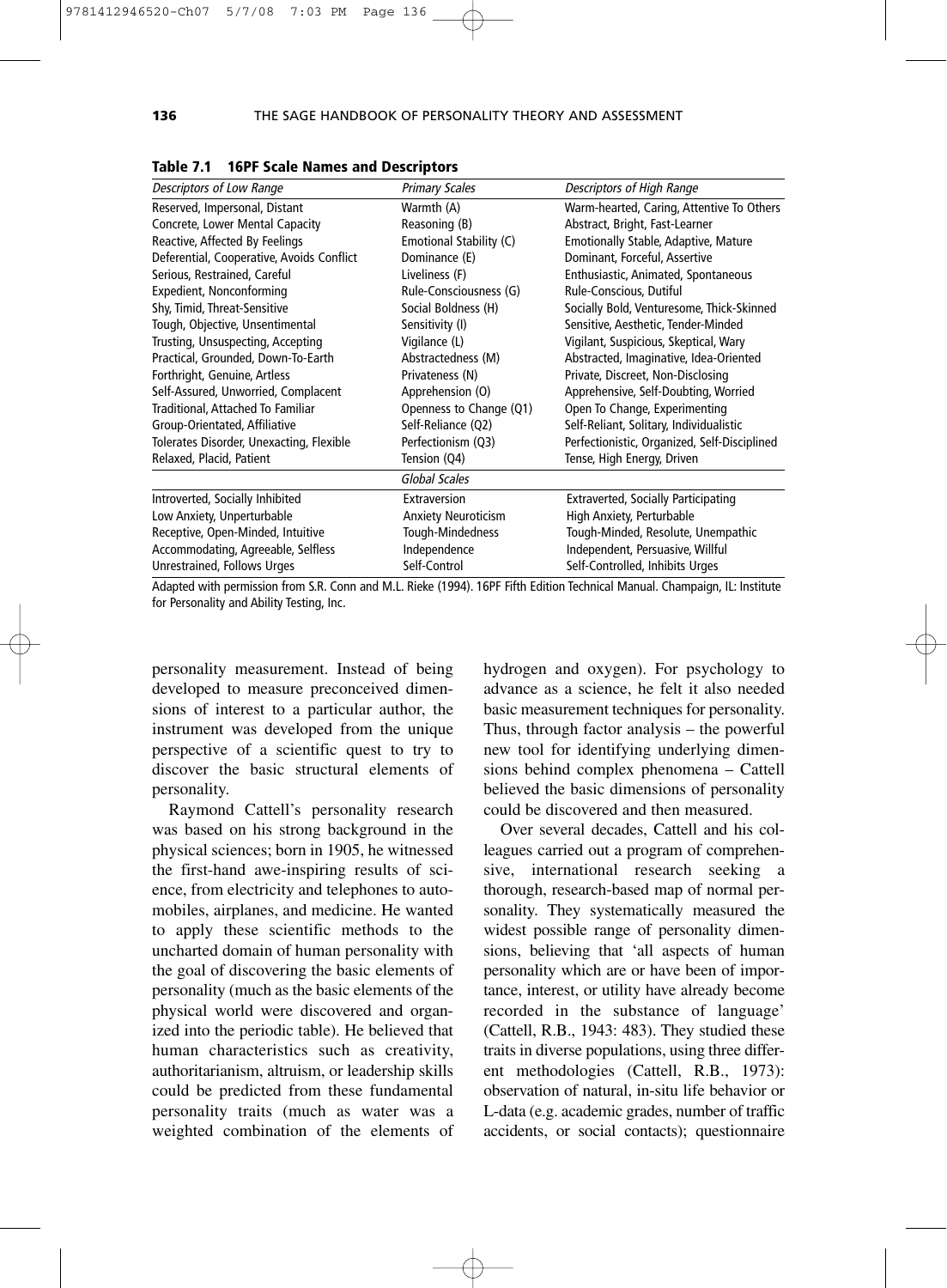or Q-data from the self-report domain; and objective behavior measured in standardized, experimental settings or T-data (e.g. number of original solutions to problem presented, responses to frustrations). Eventually, this research resulted in the 16 unitary traits of the 16PF Questionnaire shown in Table 7.1.

9781412946520-Ch07 5/7/08 7:03 PM Page 137

From the beginning, Cattell's goal was to investigate universal aspects of personality. Thus, his University of Illinois laboratory included researchers from many different countries who later continued their research abroad. Ongoing collaborative research was carried out with colleagues around the world, for example, in Japan (Akira Ishikawa and Bien Tsujioka), Germany (Kurt Pawlik and Klaus Schneewind), India (S. Kapoor), South Africa (Malcolm Coulter), England (Frank Warburton, Dennis Child), and Switzerland (Karl Delhees).

Since its first publication in 1949, there have been four major revisions – the most recent release being the 16PF fifth edition (Cattell, R.B. et al., 1993). The main goals of the latest revision were to develop updated, refined item content and collect a large, new norm sample. The item pool included the best items from all five previous forms of the 16PF plus new items written by the test authors and 16PF experts. Items were refined in a four-stage, iterative process using large samples. The resulting instrument has shorter, simpler items with updated language, a more standardized answer format, and has been reviewed for gender, cultural, and ethnic bias and ADA (Americans With Disabilities Act) compliance. Psychometric characteristics are improved, hand scoring is easier, and the standardization contains over 10,000 people.

Because of its international origins, the 16PF Questionnaire was quickly translated and adapted into many other languages. Since its first publication in 1949, the instrument has been adapted into more than 35 languages worldwide. These are not simply translations, as many questionnaires provide, but careful cultural adaptations, involving new norms and reliability and validity research in each new country. Introduction of Web-based administration in 1999 allowed international test-users easy access to administration, scoring, and reports in many different languages, using local norms

# **CATTELL'S THEORY OF PERSONALITY**

#### **Primary and secondary-level traits**

From its inception, the 16PF Questionnaire was a multi-level measure of personality based on Cattell's factor-analytic theory (Cattell, R.B., 1933, 1946). Cattell and his colleagues first discovered the primary traits, which provide the most basic definition of individual personality differences. These more specific primary traits are more powerful in understanding and predicting the complexity of actual behavior (Ashton, 1998; Judge et al., 2002; Mershon and Gorsuch, 1988; Paunonen and Ashton, 2001; Roberts et al., 2005).

Next, these researchers factor-analyzed the primary traits themselves in order to investigate personality structure at a higher level. From this, the broader 'second-order' or global factors emerged – the original Big Five. These researchers found that the numerous primary traits consistently coalesced into these broad dimensions, each with its own independent focus and function within personality, as described in Table 7.2. More recently, a similar set of Big Five factors has been rediscovered by other researchers (Costa and McCrae, 1992a; Goldberg, 1990), but using forced, orthogonal factor definitions. The five global factors also have been found in factor analyses of a wide range of current personality instruments (as Dr. Herb Eber, one of the original 16PF authors, used to say, 'These broad factors validate across very different populations and methods because they are as big as elephants and can be found in any large data set!').

Thus, these five 'second-order' or global factors were found to define personality at a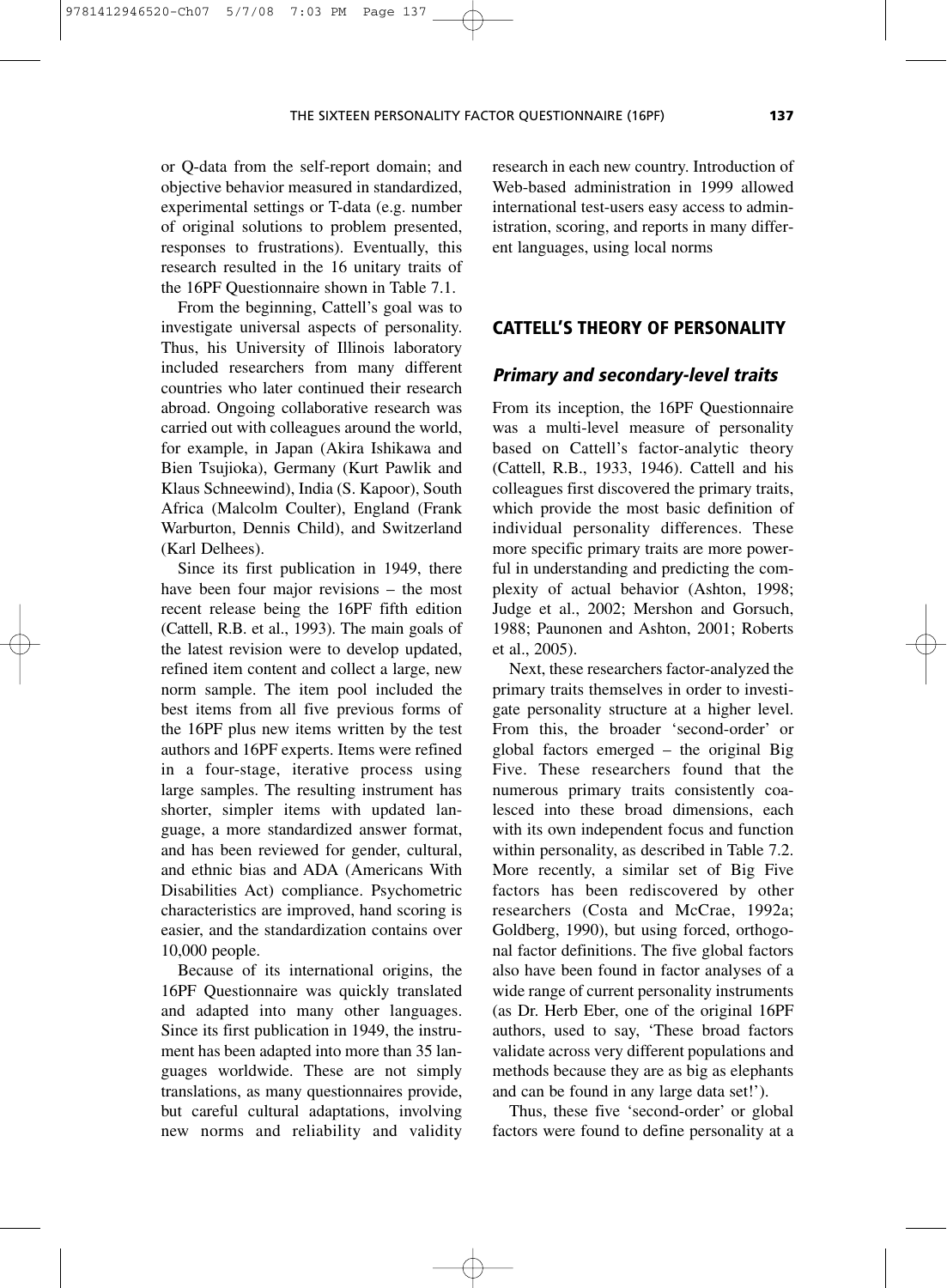Table 7.2 16PF global factors and the primary trait make-up **Table 7.2 16PF global factors and the primary trait` make-up** Global Factors

Global Factors



 $\oplus$ 

 $\overline{\varphi}$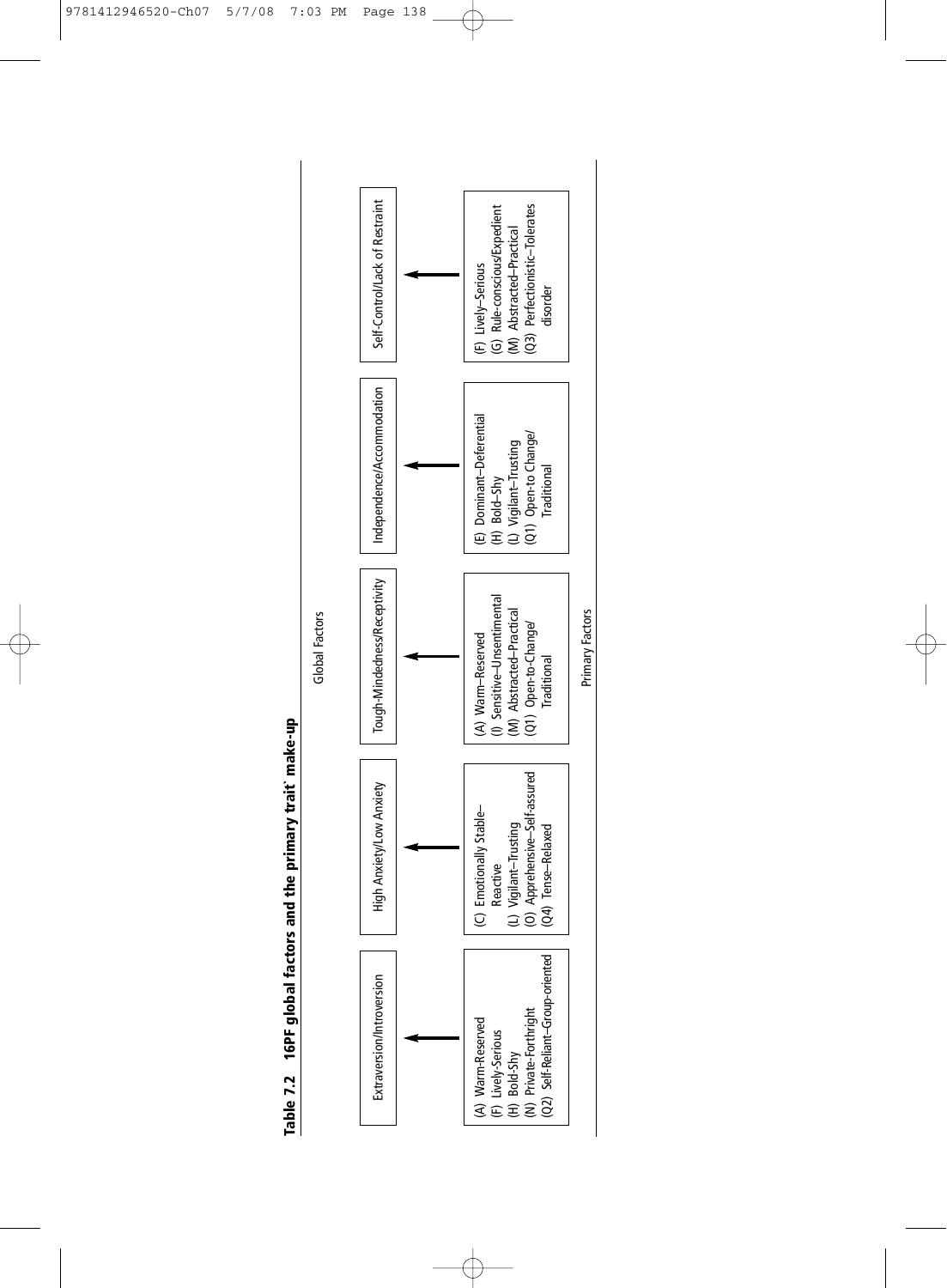higher, more theoretical level of personality. However, because of their factor-analytic origins, the two levels of personality are essentially inter-related. The global factors provide the larger conceptual, organizing framework for understanding the meaning and function of the primary traits. However, the meanings of the globals themselves were determined by the primary traits which converged to make them up (see Table 7.2).

9781412946520-Ch07 5/7/08 7:03 PM Page 139

For example, the Extraversion/Introversion global factor was defined by the convergence of the five primary scales that represent basic human motivations for moving toward versus away from social interaction. Similarly, the four primary traits that merged to define Tough-Mindedness versus Receptivity describe four different aspects of openness to the world: openness to feelings and emotions (Sensitivity  $- I$ ), openness to abstract ideas and imagination (Abstractedness – M), openness to new approaches and ideas (Opennessto-Change – Q1), and openness to people  $(Warmth - A).$ 

Cattell's hierarchical structure is based on the idea that all traits are intercorrelated in the real world (for example, intelligence and anxiety, although conceptually quite distinct, are usually strongly intercorrelated). Because the basic 16PF primary traits were naturally inter-correlated, they could be factor-analyzed to find the secondarylevel global traits. Thus, the data itself determined the definitions of the primary and global factors (in contrast to the forced orthogonal definitions of factors in the currently popular Big Five models).

Thus, the global traits provide a broad overview of personality, while the primary traits provide the more detailed information about the richness and uniqueness of the individual. For example, two people may have the same score on global Extraversion but may have quite different social styles. Someone who is warm and supportive (A+) but shy and modest (H−) may have the exact same Extraversion score as someone who is socially bold and gregarious (H+) but emotionally aloof and detached (A−). However, the first person is likely to come across as warm, modest, and concerned about others, while the second is likely to seem bold, talkative, and attention seeking (less concerned about others). Thus, although both may seek social interaction to an equal degree, they do so for very different reasons and are likely to have a very different impact on their social environment.

The primary and global levels of 16PF traits combine to provide a comprehensive, in-depth understanding of an individual's personality. For example, although knowing someone's overall level of Self-Control/conscientiousness is important, successfully motivating that person to accomplish a particular goal depends on also knowing whether their self-control is motivated more by strong obedience to societal standards (Rule-Consciousness – G+), by a temperamental tendency to be self-disciplined and organized (Perfectionism  $-Q3+$ ), or by a practical, focused perceptual style (low Abstractedness – M−). Thus, the 16PF Questionnaire can provide an in-depth, integrated understanding of an individual's whole personality.

# **The super factors of personality: third-order factors**

From the beginning, Cattell's comprehensive trait hierarchy was three-tiered: A wide sampling of everyday behaviors were factoranalyzed to find the primary factors; these primary traits were factor-analyzed, resulting in the five second-order, global traits; and then the global factors were factor-analyzed into third-order traits at the highest, most abstract level of personality organization (Cattell, R.B., 1946, 1957, 1973). Factor analysis of secondary factors to find thirdorder factors was practiced first in the ability domain (e.g. Spearman, 1932), but a few personality theorists have also looked at this highest level of personality structure (e.g. Eysenck, 1978; Hampson, 1988; Digman, 1997; Peabody and Goldberg, 1989).

Because factor-analytic results at each level depend on the clarity of the traits being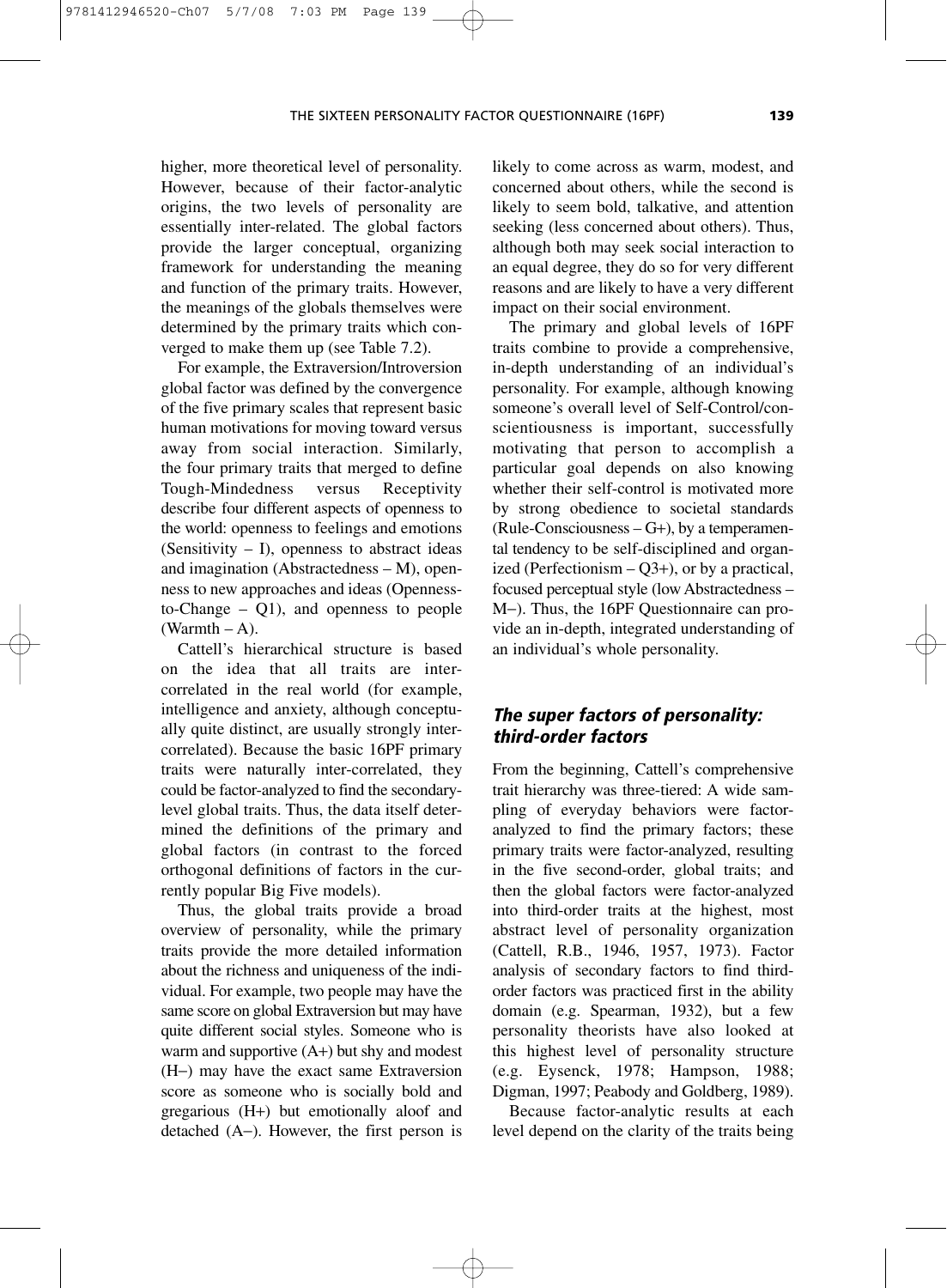factor-analyzed, early attempts to find thirdorder traits were less reliable. However, several independent studies have recently used large-scale samples to investigate the third-order factor structure of the 16PF (H.E.P. Cattell, 1996; Dancer and Woods, 2007; Gorsuch, 2007; Lounsbury et al., 2004). H.E.P. Cattell (1996) applied a common factor analysis to the global traits of the 16PF Fifth Edition norm sample  $(n = 2,500)$ , and found two well-defined third-order factors. Richard Gorsuch (pers. comm., 12 February 2007) applied a common factor analysis to the 16PF global scores of 11,000 subjects, and found two very similar thirdorder factors. Most recently, Dancer and Woods (2007) found very similar results working with a sample of 4,405 working adults, and this factor pattern is presented in Table 7.3.

Each of these independent studies found the same two-factor solution. The first factor, factor I, involves human activities that are directed outward toward the world. This includes both Extraversion (movement toward social engagement, 'communion' or 'attachment'), as well as Independence (mastery/dominance of the social and nonsocial environment). Thus, third-order factor I encompasses tendencies to move assertively outward into the world toward both social connection and toward exploration/mastery of the environment, and might be called active outward engagement.

Third-order factor II involves internal types of processes and events. It includes first the age-old dimension of instinctual impulsivity versus self-restraint (global

**Table 7.3 Varimax rotated factor loadings of the second-order factors of the 16PF5 questionnaire (<sup>n</sup>** = **4,405)**

| $\frac{1}{2}$    |                  |                   |  |  |  |
|------------------|------------------|-------------------|--|--|--|
|                  | Rotated factor I | Rotated factor II |  |  |  |
| Extraversion     | 0.821            |                   |  |  |  |
| Independence     | 0.669            |                   |  |  |  |
| Anxiety          | $-0.638$         | $-0.522$          |  |  |  |
| Self-control     |                  | 0.816             |  |  |  |
| Tough-mindedness |                  | 0.737             |  |  |  |

Self-Control or conscientiousness); but also the dimensions of internal perceptual sensitivity, reactivity, and creativity – openness to feelings, imagination, esthetics, and new ideas (global Receptivity/openness versus Tough-Mindedness). Note that higher levels of Self-Control/conscientiousness are related to *lower* levels of openness/Receptivity: Thus, highly conscientiousness, self-controlled people also tend to be tough-minded and less open to emotions and new ideas. Conversely, those who are more impulsive and undisciplined also tend to be more creative and open to feelings and ideas (and to experience life more vividly). This third-order factor is well illustrated in the contrasting styles of having a conscientious focus on concrete, objective, practical tasks, versus occupations that focus on abstract, imaginative, and innovative ideas. Thus, superfactor II might be called selfdisciplined practicality versus unrestrained creativity.

The fifth global factor, Anxiety/neuroticism, then loads on both of these third-order factors. This suggests that the distress described by Anxiety could arise either in the inward/outward engagement domain or in the more internalized unrestrained creativity/ selfdisciplined practicality domain. Additionally, high levels of distress may affect either of these areas. This is consistent with the wide range of outward and inward human capacities that can potentially become unbalanced, or can be affected by stress.

These results are consistent with Cattell's original belief that these third-order factors may not represent personality traits in the usual sense, but might reflect some broad, abstract level of sociological or biological influences on human temperament (Cattell, R.B., 1957; 1973). For example, there may be some biological/neurological structure that affects outward engagement versus inhibition (superfactor I), or affects impulse control/ restraint and perceptual sensitivity/reactivity (superfactor II). Definition and understanding of these third-order factors await further investigation.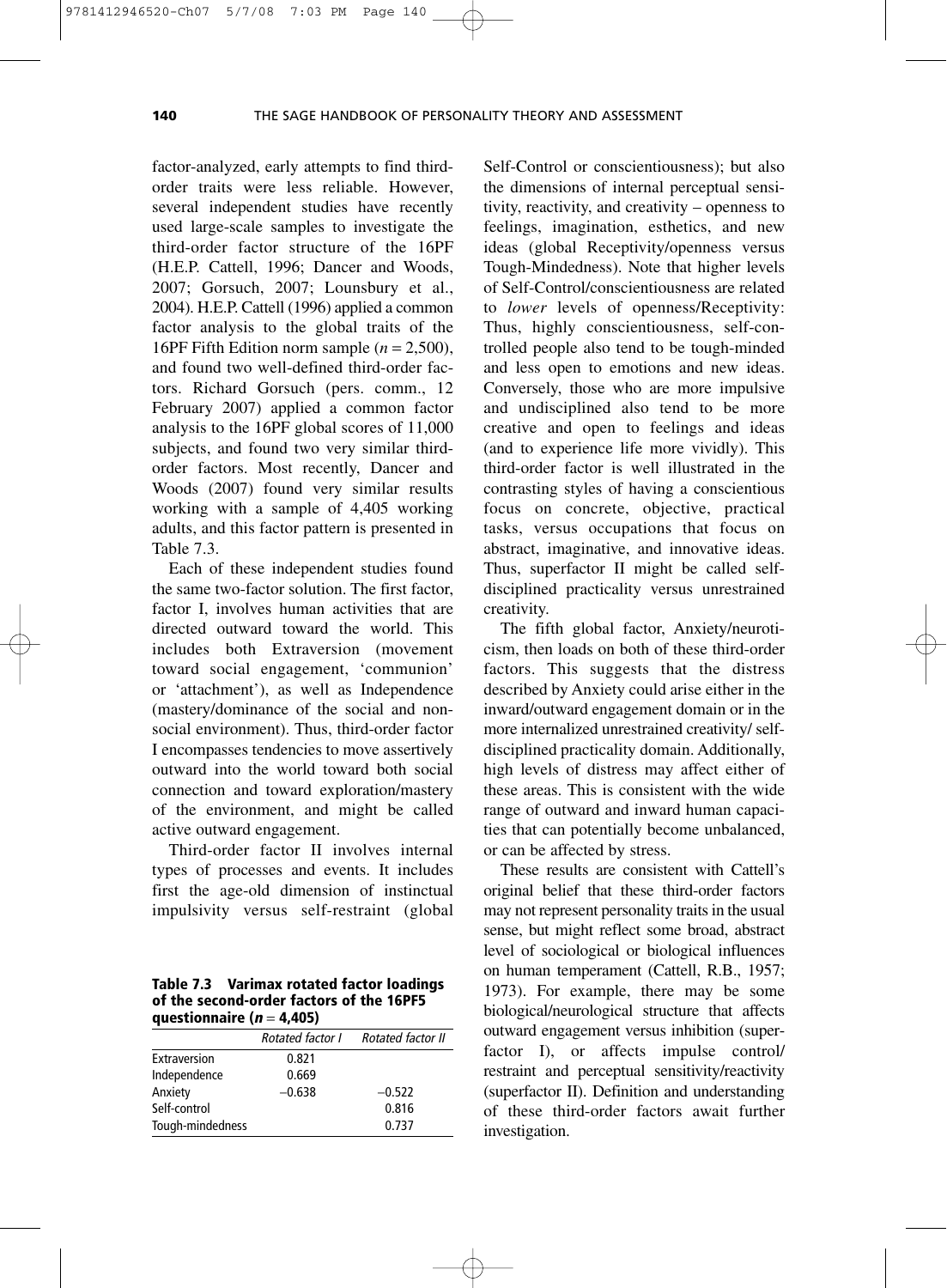# **Comparison of the 16PF global scales with other five-factor models**

9781412946520-Ch07 5/7/08 7:03 PM Page 141

For over 50 years, the 16PF has included the broad, second-order dimensions currently called 'the Big Five' (Cattell, R.B., 1946; Krug and Johns, 1986). In fact, Cattell located three of these five factors in his earliest studies of temperament (1933) – which Digman (1996) called 'the first glimpse of the Big Five'. Four of the five current traits were already described in Cattell's 1957 book. All five traits have been clearly identified and scorable from the questionnaire since the release of the fourth edition around 1970. Although Cattell continued to believe that there were more than five factors, so have many other prominent psychologists (Block, 1995; Fiske, 1994; Hogan et al., 1996; Jackson et al., 2000; Lee et al., 2005; Ostendorf, 1990; Saucier 2001).

The 16PF scales and items also played an important role in the development of the other Big Five factor models (e.g. Costa and McCrae, 1976, 1985; Norman, 1963; McKenzie et al., 1997; Tupes and Christal, 1961). For example, the first NEO manual (Costa and McCrae, 1985: 26) describes the development of the questionnaire as beginning with cluster analyses of 16PF scales, which these researchers had been using for over 20 years in their own research. However, this origin, or even acknowledgement of the existence of the five 16PF global factors, does not appear in any current accounts of the development of the Big Five (Costa and McCrae, 1992a; Digman, 1990; Goldberg, 1990).

Furthermore, when the 16PF correlation matrix, which was used in the original development of the Big Five, is re-analyzed using more modern, rigorous factor-analytic methods, Costa and McCrae's results do not replicate (McKenzie, 1998). Instead, appropriate factoring (see R.B. Cattell, 1978; Gorsuch, 1983) of the original matrix produces the five 16PF global factors, rather than the three orthogonal NEO factors that Costa and McCrae chose to use.

A range of studies comparing the five 16PF global factors and the set of NEO Big Five factors show a striking resemblance between the two (Carnivez and Allen, 2005; H.E.P. Cattell, 1996; Conn and Rieke, 1994; Gerbing and Tuley, 1991; Schneewind and Graf, 1998). These studies show strong correlational and factor-analytic alignment between the two models: Between the two extraversion factors, between anxiety and neuroticism, between self-control and conscientiousness, between tough-mindedness/receptivity and opennessto-experience, and between independence and dis-agreeableness. In fact, the average correlation between the 16PF global factors and their respective NEO five factors are just as high as those between the NEO five factors and the Big Five markers which the NEO was developed to measure (H.E.P. Cattell, 1996; Goldberg, 1992). The alignments among the Big Five models are summarized in Table 7.4.

However, there are important differences between the two models. Although proponents of the other five-factor models have done much in the last decade to try to bring about a consensus in psychology about the existence of five global factors, their particular set of traits have been found to be problematic. In the development process, the NEO Big Five factors were forced to be statistically uncorrelated or orthogonal for reasons of theoretical and statistical simplicity. However, few have found this as a satisfactory approach for defining the basic dimensions

**Table 7.4 Alignments among the three main five-factor models**

| 16PF (Cattell)                 | NEO-PI-R (Costa and McCrae) | Big Five (Goldberg)                |
|--------------------------------|-----------------------------|------------------------------------|
| Extraversion/Introversion      | Extraversion                | Surgency                           |
| Low Anxiety/High Anxiety       | Neuroticism                 | <b>Emotional stability</b>         |
| Tough-Mindedness/Receptivity   | Openness                    | Intellect or culture               |
| Independence/Accommodation     | Agreeableness               | Agreeableness                      |
| Self-Control/Lack of Restraint | <b>Conscientiousness</b>    | Conscientiousness or dependability |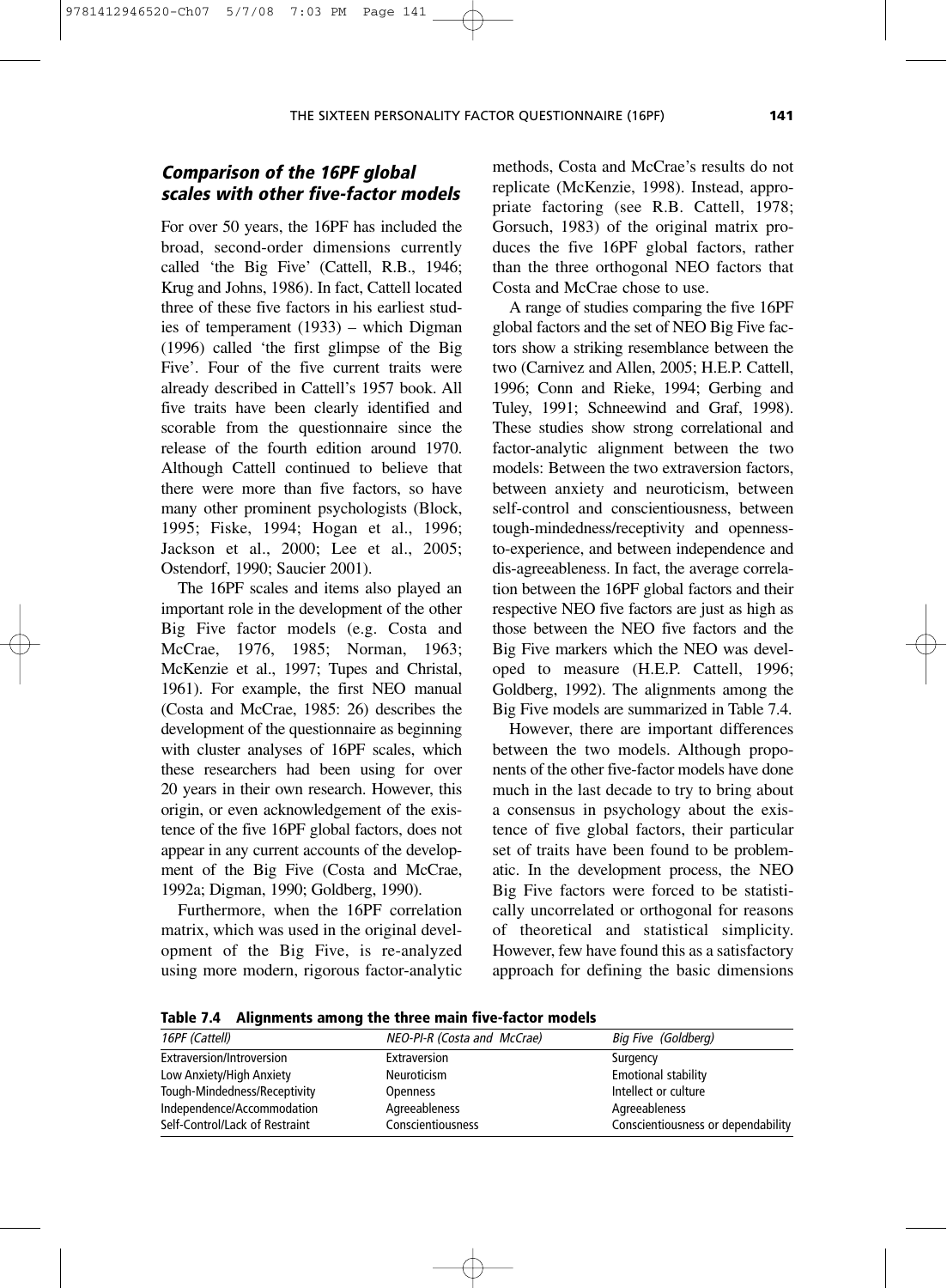of human personality. For example, Big Five supporter Jack Digman (1997) stated: 'The apparent orthogonality of the Big Five is a direct result of the general employment of varimax rotation, a procedure that imposes rather than finds independent factors.'Additionally, Loevinger writes:

There is no reason to believe that the bedrock of personality is a set of orthogonal ... factors, unless you think that nature is constrained to present us a world in rows and columns. That would be convenient for many purposes, particularly given the statistical programs already installed on our computers. But is this realistic? (1994: 6)

The decision to impose orthogonal locations had fundamental effects on the resulting factors and their meanings. In his analysis of this basic issue of factor analysis, Child states:

Oblique solutions can spread the common variance between and within factors; orthogonal rotation can only spread variance between factors. That is why it is so important to carry out an oblique solution, to allow no escape of important variance ... Unfortunately, the orthogonal compromise disguises both the relationship between domains and the number of factors which could possibly be present in hyperspace. (1998: 353–354)

In contrast to the orthogonal definitions that were fundamental to the development of the NEO factors, recent studies have found that the NEO five factors are actually substantially inter-correlated (Carnivez and Allen, 2005; Goldberg, 1992; Smith et al., 2001). Even the latest NEO-PI-R manual (Costa and McCrae, 1992: 100) shows neuroticism and conscientiousness to inter-correlate − 0.53, and extraversion and openness to intercorrelate 0.40. Goldberg's Big Five markers also show substantial inter-correlations. These inter-correlations contradict the original premise on which the NEO Big Five factors were defined.

The forced orthogonal factor locations of the five-factor model have had substantial effects on the meanings of the traits. For example, although the basic traits of dominance (or agency) and warmth (or communion) have long been seen as two of the most fundamental dimensions of human personality

(Wiggins, 2003), the five-factor model has no factor that centrally includes either dominance or warmth. Rather factor analyses of the NEO-PI-R show that the central traits of dominance and warmth are widely dispersed and spread thinly among several of the five factors, particularly extraversion and agreeableness (H.E.P. Cattell, 1996; Child, 1998; Conn and Rieke, 1994; Costa and McCrae, 1992).

However, in the 16PF Questionnaire, the Independence global factor is organized around traits of assertiveness and influence in the world (high scorers are dominant, independent-minded and innovative, low scorers are deferential, cooperative, and agreeable). Thus, the 16PF global Independence factor is defined around traits of dominance or 'agency', while in the NEO model, the basic trait of dominance is split and relegated to small roles in several factors including extraversion and dis-agreeableness (where dominance is centered in a negative, hostile context).

In a similar way, factor-analyses of the NEO-PI-R have found that the basic trait of warmth (or communion) is also divided, with low loadings on several factors including extraversion and agreeableness (H.E.P. Cattell, 1996; Child, 1998; Conn and Rieke, 1994; Smith et al., 2001). However, in the 16PF, Warmth plays a central role in Extraversion, the factor that focuses on the basic dimensions of interpersonal relating. Additionally, these factor analyses of the NEO-PI-R indicate that the openness trait (called 'intellect' in Goldberg's model) tends to focus more on cognitive or intellectual curiosity, rather than equally measuring the whole domain, which includes openness to feelings, emotions, and esthetics. Also, the Big Five factor 'conscientiousness' appears to be narrower in content than 16PF Self-Control and doesn't include the whole domain of human methods for selfcontrol and self-restraint versus impulsivity (Roberts et al., 2005).

Thus, the imposed orthogonality of the NEO has had multiple impacts on its factor definitions. Furthermore, researchers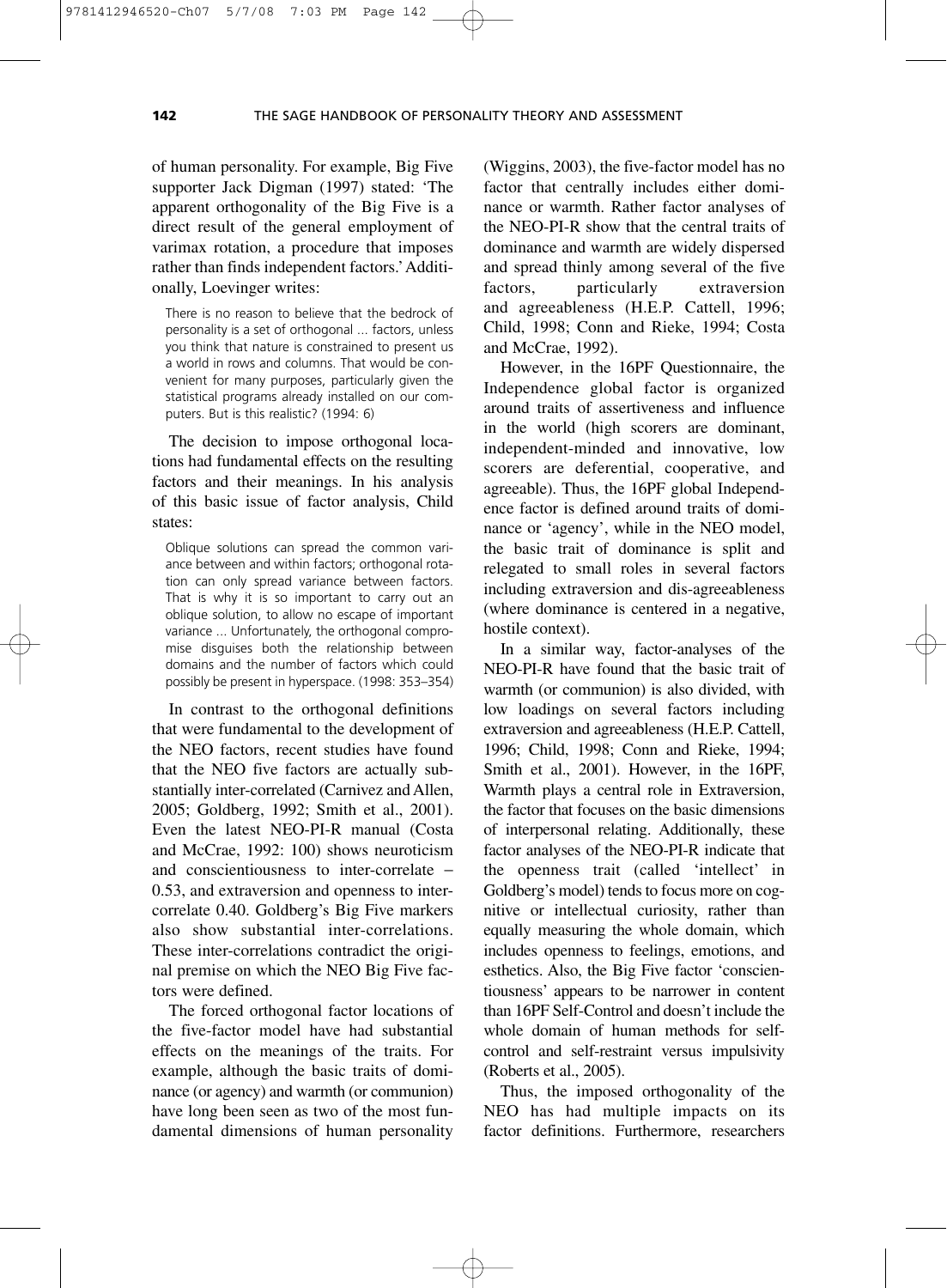have found that when oblique methods are used on the NEO-PI-R items, allowing the data itself to determine factor definitions, the resulting factor definitions are different, and show more clarity and simple structure than do the current NEO-PI-R factors (Child, 1998).

9781412946520-Ch07 5/7/08 7:03 PM Page 143

However, the biggest difference between the two approaches is the method of development of the primary level traits. In the 16PF Questionnaire, the first-order primary trait definitions are based on decades of scientific research, and have been confirmed in a wide range of independent studies (see the section on Validity). In contrast, the NEO-PI primarylevel personality facets were decided by consensus among a small group of psychologists (who selected what they felt should appear in each NEO domain). Child (1998) comments:

It does seem miraculous that the personality domains divided exactly into six facets. Of course, as the NEO PI-R is a "top-down" theory, the researchers can choose whatever number they wish before tying up the parcel. The snag with this procedure is its arbitrary nature and proneness to creating factors or traits to fit a theory. (1998: 352)

This method of selecting the fundamental facets of personality raises some basic questions about the NEO model. First of all, this arbitrary approach to choosing the facets leaves them open to debate by every other psychologist who happens to conceptualize personality differently (e.g. Gough, 1987; Hogan et al., 1996; Wiggins, 2003). More importantly, these facets are now used to define and calculate scores on the basic Big Five factors, which have resulted in changed definitions of the Big Five domains themselves.

Additionally, many correlational and factor-analytic studies have found the underlying factor structure of the NEO facets inconsistent and confusing, and that the domains do not actually hold together (Child, 1998; Church and Burke, 1994; Conn and Rieke, 1994; Loevinger, 1994; Parker et al., 1993; Roberts et al., 2005; Smith et al., 2001). These researchers have found that a large proportion of the NEO facets actually correlate just as well with other Big Five domains than their own (even the test authors stated that the 1992 revision of the NEO was prompted by the fact that the facets for neuroticism and extraversion did not cohere psychometrically (McCrae and Costa, 1992)). For example, Roberts et al. (2005) found that three of the six conscientiousness facets do not adhere to that domain, but are as strongly related to other Big Five domains as they are to conscientiousness.

Overall, the strong correlations of many facets with theoretically unrelated domains and facets bring into question the definition of the Big Five factors. This lack of adherence of the NEO facets to their assigned domains is inconsistent with the basic model of the questionnaire (and probably a result of the non-empirical origins of the facets). Thus, a number of important issues have been raised about the integrity of the NEO model, as a result of both the arbitrary choice of facet trait meanings and orthogonal global factor definitions.

Another important distinction between the 16PF and other questionnaires is the contextualized nature of its items. For example, items on the NEO-PI-R involve a high degree of transparent self-rating or self-assessment of traits (e.g. 'I'm an even-tempered person'; 'I am dominant, forceful, and assertive'; 'I am known as a warm and friendly person'). Although this type of transparent item may do well in research settings, in most assessment situations where there are strong motivational components, these items tend to be vulnerable to distortion. For example, various studies have found that the basic factor structure of the NEO-PI-R is different in job applicant samples, thus bringing into question the validity of the questionnaire in settings where motivation and social desirability are issues (Schmit and Ryan, 1993; Smith et al., 2001). In contrast, 16PF items tend to be more indirect and involve more contextualized questions about actual behavior or experience (e.g. 'When I find myself in a boring situation, I usually "tune out" and daydream about other things'; 'I hardly ever feel hurried or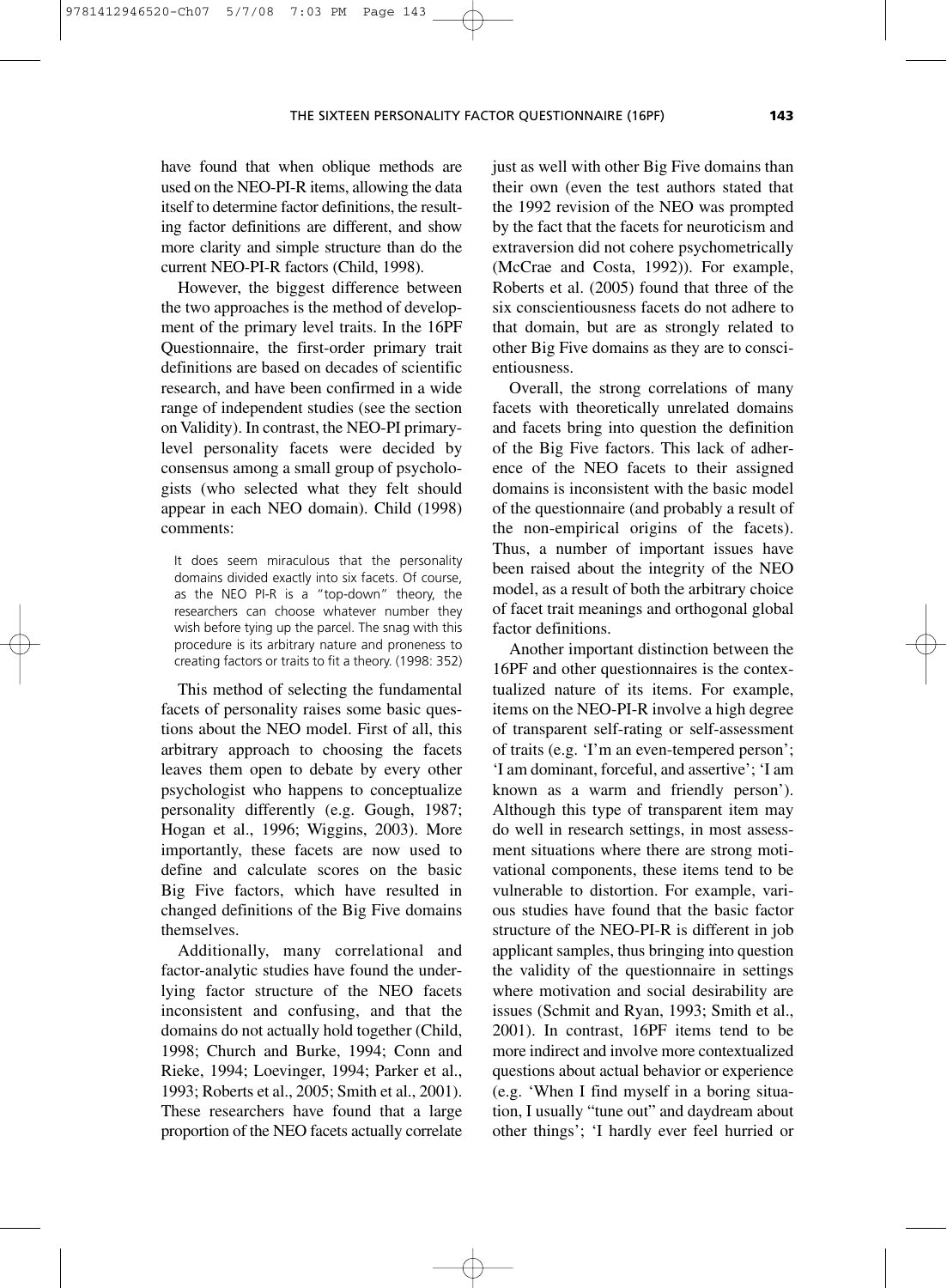rushed as I go about my daily tasks'; 'I sometimes feel that I need my friends more than they need me').

Furthermore, there is substantial research indicating that self-ratings are different from observer ratings in their factor structure, and that they are only moderately correlated with actual behavior (e.g. Paunonen, 1993; Peabody and Goldberg, 1989). This suggests that much of the variance or meaning in self-ratings is not explained by the actual trait value, but rather is substantially affected by self-perception or self-image. For example, self-ratings do not capture the important dimensions of personality that are outside of a person's awareness or inconsistent with their self-image. Therefore, indirect questions that ask about actual everyday behavior (as 16PF items do) tend to measure personality more accurately, than asking a person to rate themselves on the trait – particularly where social desirability is involved or when no validity scales are available on the instrument.

#### **BASIC FEATURES OF THE 16PF QUESTIONNAIRE**

First published in 1949, the 16PF Questionnaire has had four major revisions, in 1956, 1962, 1968, and the fifth edition in 1993 (Cattell, R.B. et al.). The latest edition contains 185 multiple-choice items, with a threepoint answer format. Item content is non-threatening, asking about daily behavior, interests, and opinions. The short ability scale items (Factor B) are grouped together at the end of the questionnaire with separate instructions. The questionnaire is written at a fifth grade reading level, and meant for use with people 16 years and older.

The instrument provides scores on the 16 primary scales, 5 global scales, and 3 response bias scales. All personality scales are bipolar (have clear, meaningful definitions at both ends), and are given in 'stens' (standardized-ten scores) ranging from 1 to 10, with a mean of 5.5 and a standard deviation of 2.0. The latest standardization includes over 10,000 people and was published in 2001.

Because the questionnaire is un-timed and has simple, straightforward instructions, administration requires minimal supervision in either individual or group settings. Administration time is about 35–50 minutes for paper-and-pencil format, and about 25–40 minutes for computer administration. Easy scoring procedures are provided for paper-and-pencil, computer, or Internet formats. The publisher provides various scoring services (mail-in, fax, software, and Internet) and a range of interpretive reports for different applications. Detailed instructions for administration and scoring can be found in numerous places (H.E.P. Cattell and Schuerger, 2003; Russell and Karol, 2002).

The questionnaire is available in many different languages (international translations exceed 35 languages worldwide). Unlike many commercially available personality measures, recent 16PF translations are culturally adapted, with local norms and reliability and validity information available in individual manuals. Internet administration also allows use of international norms for scoring, plus reports in over a dozen different language groups.

The 16PF traits are also measured in parallel versions for younger age ranges. For example, the 16PF Adolescent Personality Questionnaire measures the 16PF traits in 12–18 year olds (Schuerger, 2001). A shorter (20-minute) version of the questionnaire, consisting of a subset of somewhat-shortened scales, was developed for use in employee selection settings – the 16PF Select (Cattell, R.B. et al., 1999). The 16PF Express (Gorsuch, 2006) provides a very short, 15-minute measure of all the traits (with four or five items per factor). The 16PF traits also appear in the PsychEval Personality Questionnaire (PEPQ; Cattell, R.B. et al., 2003), a comprehensive instrument which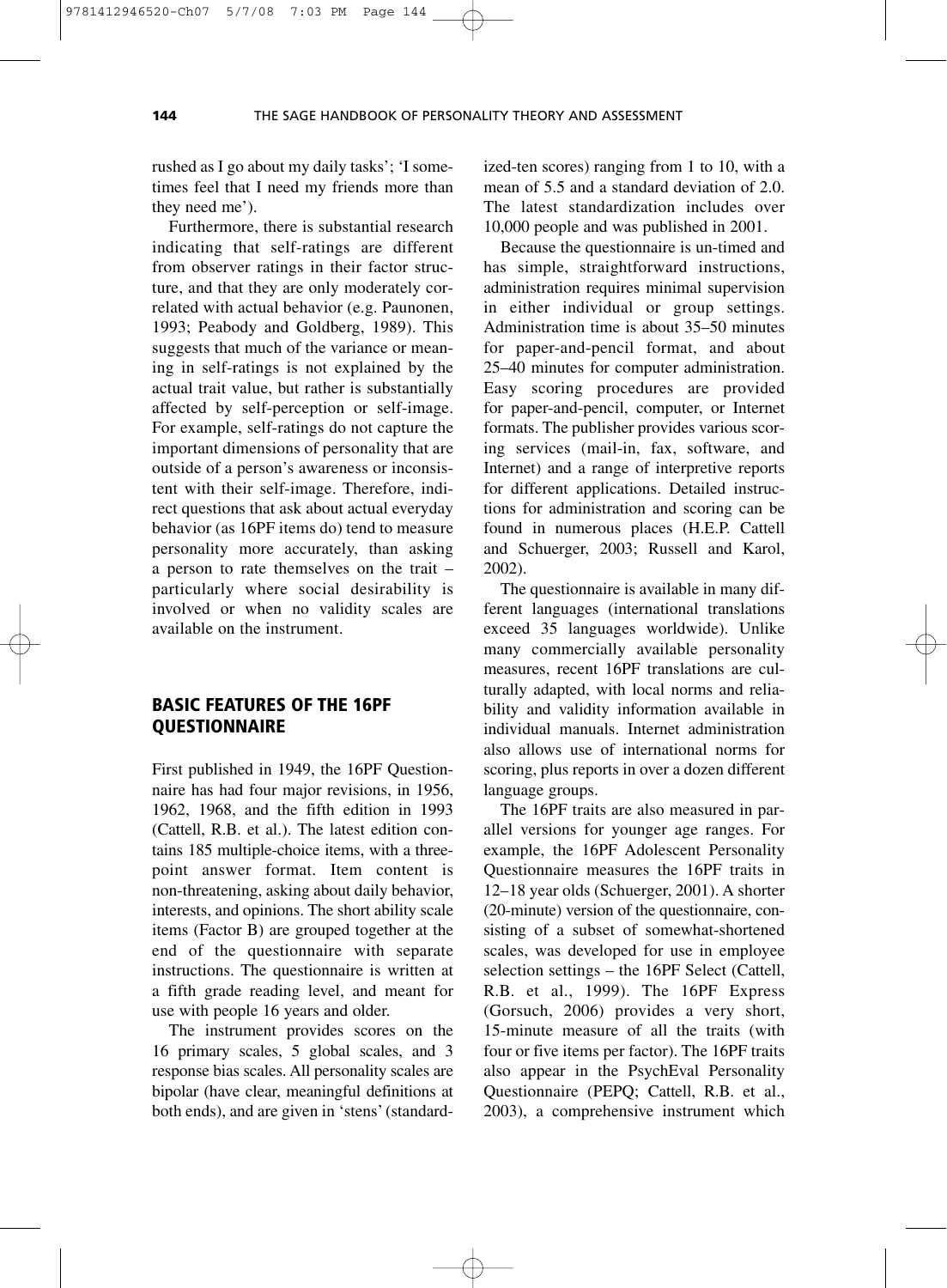includes both normal and abnormal personality dimensions.

#### **USES AND APPLICATIONS**

Because of its strong scientific background, the 16PF Questionnaire is used in a wide range of settings, including industrial/organizational, counseling and clinical, basic research, educational, and medical settings. The instrument's ability to provide comprehensive, objective information in an efficient manner makes it a particularly powerful tool for industrial/organization applications, such as employee selection, promotion, development, coaching, or outplacement counseling. The questionnaire is also widely used in career counseling settings.

Although the 16PF Questionnaire is a measure of normal-range personality, it can be used in counseling/clinical settings to provide an in-depth, integrated picture of the whole person. Many experts have promoted the use of normal-range measures in clinical settings (e.g. Butcher and Rouse, 1996; Costa and McCrae, 1992b). For example, 16PF dimensions have proven useful in efficiently developing a comprehensive picture of the whole person (including strengths and weaknesses), facilitating rapport and empathy, helping clients develop greater self-awareness, identifying relevant adjustment issues, choosing appropriate therapeutic strategies, and planning developmental goals (H.B. and H.E.P. Cattell, 1997; Karson et al., 1997).

Information about questionnaire interpretation can be found in numerous 16PF resource books. These include the test manuals, clinically oriented interpretive books (e.g. H.B. Cattell, 1989; Karson et al., 1997; Meyer, 1996), resource books for I/O settings (e.g. Schuerger and Watterson, 1998; Lord, 1999; Watterson, 2002); and comprehensive interpretive guidebooks (e.g. H.E.P. Cattell and Schuerger, 2003; H.E.P. Cattell, 2007), plus computer-generated interpretive reports.

#### **RELIABILITY AND HOMOGENEITY**

#### **Test–retest reliability**

Test–retest reliabilities (measuring temporal consistency or stability) are documented in the *16PF Fifth Edition Technical Manual* (Conn and Rieke, 1994). For the 16PF primary scales, test–retest reliabilities average 0.80 over a two-week interval (ranging from 0.69 to 0.87), and 0.70 over a two-month interval (ranging from 0.56 to 0.79). The five global scales of the 16PF Questionnaire show even higher test–retest reliabilities (they have more items); they average 0.87 for a twoweek interval (ranging from 0.84 to 0.91), and 0.78 for a two-month interval (ranging from 0.70 to 0.82).

International 16PF editions also show strong test–retest reliabilities. For example, two-week test–retest reliabilities for the Norwegian edition average 0.80 for primary scales and 0.87 for global scales (IPAT, 2004b); for the German edition, primary scale reliabilities average 0.83 over a onemonth interval (Schneewind and Graf, 1998); for the Danish edition, primary scale reliabilities average 0.86 over a two-week interval (IPAT, 2004c); and for the French edition, one-month reliabilities average 0.73 (IPAT, 1995).

#### **Internal consistency**

Internal consistency indicates the degree of inter-relatedness or homogeneity of the items in a scale, and is thus a good estimate of reliability for narrowly defined scales. Internal consistency estimates for the 16PF primary scales on a diverse sample of 4,660, range from 0.66 to 0.86, with a mean of 0.75 (Conn and Rieke, 1994). Normal internal consistency estimates are not appropriate for the global scales, because of their heterogeneous nature as weighted composites of primary scales. However, recently developed equations (F. Drasgow, pers. comm., January 2005)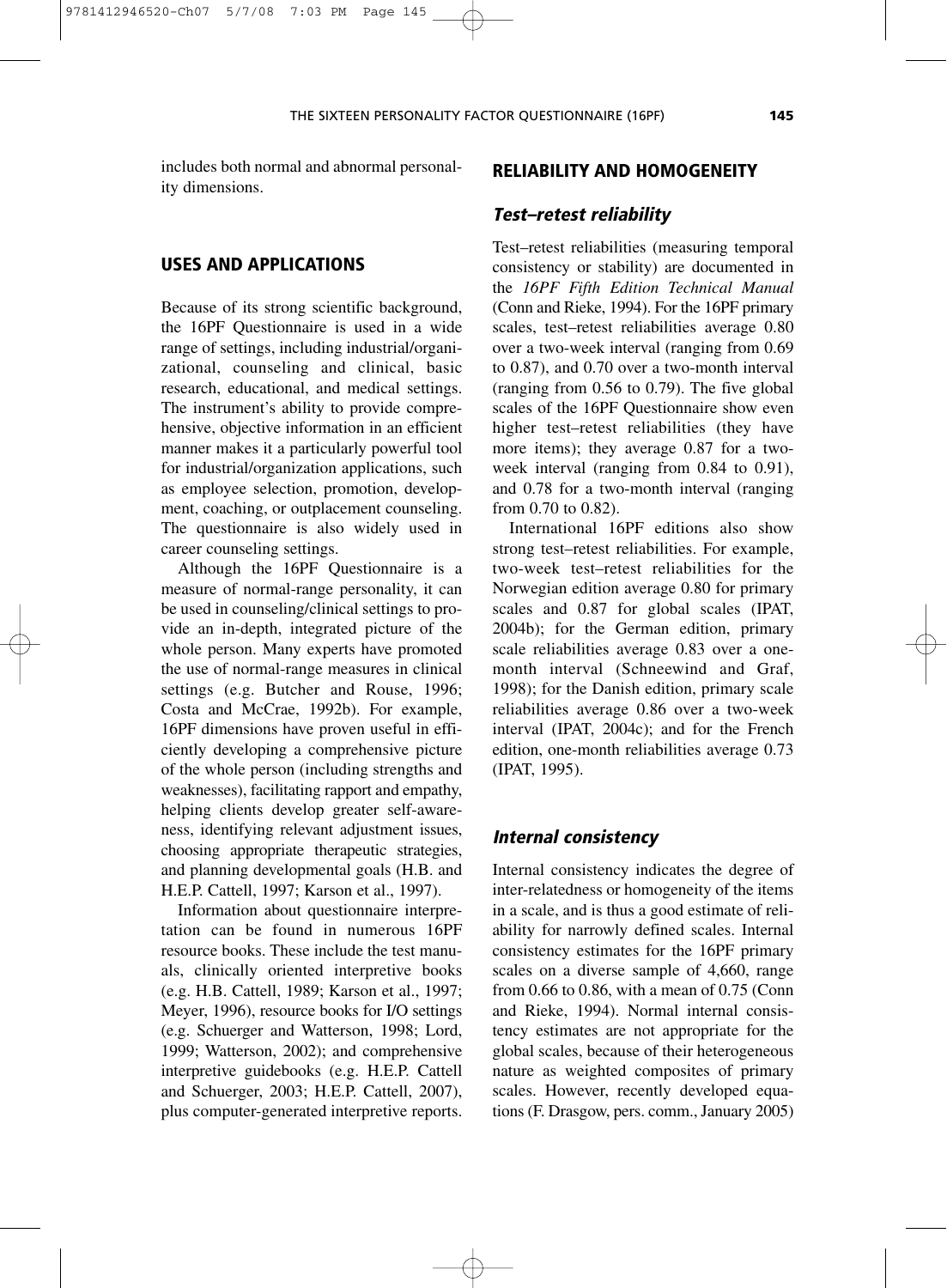for estimating internal consistency in heterogeneous composites were applied, and average 0.87 over the five global scales (S. Bedwell, pers. comm., February 2007).

Internal consistency for international versions of the instrument also meets professionally accepted standards. For example, Cronbach alphas averaged 0.74 in the German edition (Schneewind and Graf, 1998), 0.72 in the French edition (Rolland and Mogenet, 1996), 0.75 in the Japanese edition (IPAT, 2007), 0.69 in the Chinese edition (Jia-xi and Guo-peng, 2006), and 0.73 in the Spanish-American or Pan-Spanish edition (H.E.P. Cattell, 2005).

#### **Too much homogeneity?**

Test developers often select items to maximize the internal consistency of a scale by deleting heterogeneous items. Cattell and others (Cattell, R.B. and Tsujioka, 1964; Rosnowski, 1987) have questioned this practice because it can lead to seemingly highly reliable scales which actually measure only a very narrow, homogeneous segment of the target construct, or measure it only in a narrow group of people.

In fact, personality scales can be too homogeneous. Lord (1980: 9) shows how, for dichotomous items, a single scale cannot maximize both internal consistency reliability and validity. Reliability may be defined as:

$$
\rho_{XX'} = \frac{n}{n-1} \left( 1 - \frac{\sum \sigma_i^2}{\sum \sum \sigma_i \sigma_j \rho_{ij}} \right) \tag{7.1}
$$

where *n* is the number of items on the scale,  $\rho_{XX'}$  is the internal consistency reliability,  $\rho_{ii}$  is the correlation of items *i* and *j*, and  $\sigma_i$  and  $\sigma_j$  are the standard deviations of items *i* and *j*. Validity may be defined as:

$$
\rho_{xc} = \frac{\sum \sigma_i \rho_{ic}}{\sqrt{\sum \sum \sigma_i \sigma_j \rho_{ij}}} \tag{7.2}
$$

where  $\rho_{XC}$  is the criterion-related validity of the scale,  $\rho_{iC}$  is the criterion correlation of item *i*, and other terms are as defined in Equation 7.1. The term involving a ratio of numbers of items in Equation 7.1 approaches one quickly and can be ignored. The remainder of Equation 7.1 looks quite like Equation 7.2; both equations contain ratios of sums with similar denominators. The denominator is maximized when the items are highly correlated (and a large denominator leads to a small ratio). The key difference between the two equations is that the ratio is subtracted from 1 in Equation 7.1.

Thus, opposite conditions lead to maximization of Equations 7.1 and 7.2. Equation 7.1 shows that internal consistency is maximized when items are highly correlated, and Equation 7.2 shows that criterion-related validity is maximized when items are uncorrelated. In practical terms, this means it is mathematically impossible to simultaneously maximize reliability and validity of a scale. Therefore, test developers must choose between making very homogeneous scales that reliably predict only a narrow set of behaviors versus creating more heterogeneous scales that measure more comprehensive scale content. Because the predictive validity of a scale is the ultimate measure of its worth, internal consistency reliability should not be the main criterion used in scale development.

#### **FACTORIAL VALIDITY**

One important source of validity for the 16PF Questionnaire has been factor-analytic studies of the structure of the primary and global traits across diverse samples of people (e.g. Boyle, 1989; Carnivez and Allen, 2005; H.E. Cattell, 1996; Cattell, R.B. et al., 1970; Cattell, R.B. and Krug, 1986; Chernyshenko et al., 2001; Conn and Rieke, 1994; Dancer and Woods, 2007; Gerbing and Tuley, 1991; R. Gorsuch, pers. comm., February 2007; Hofer et al., 1997; Krug and Johns, 1986;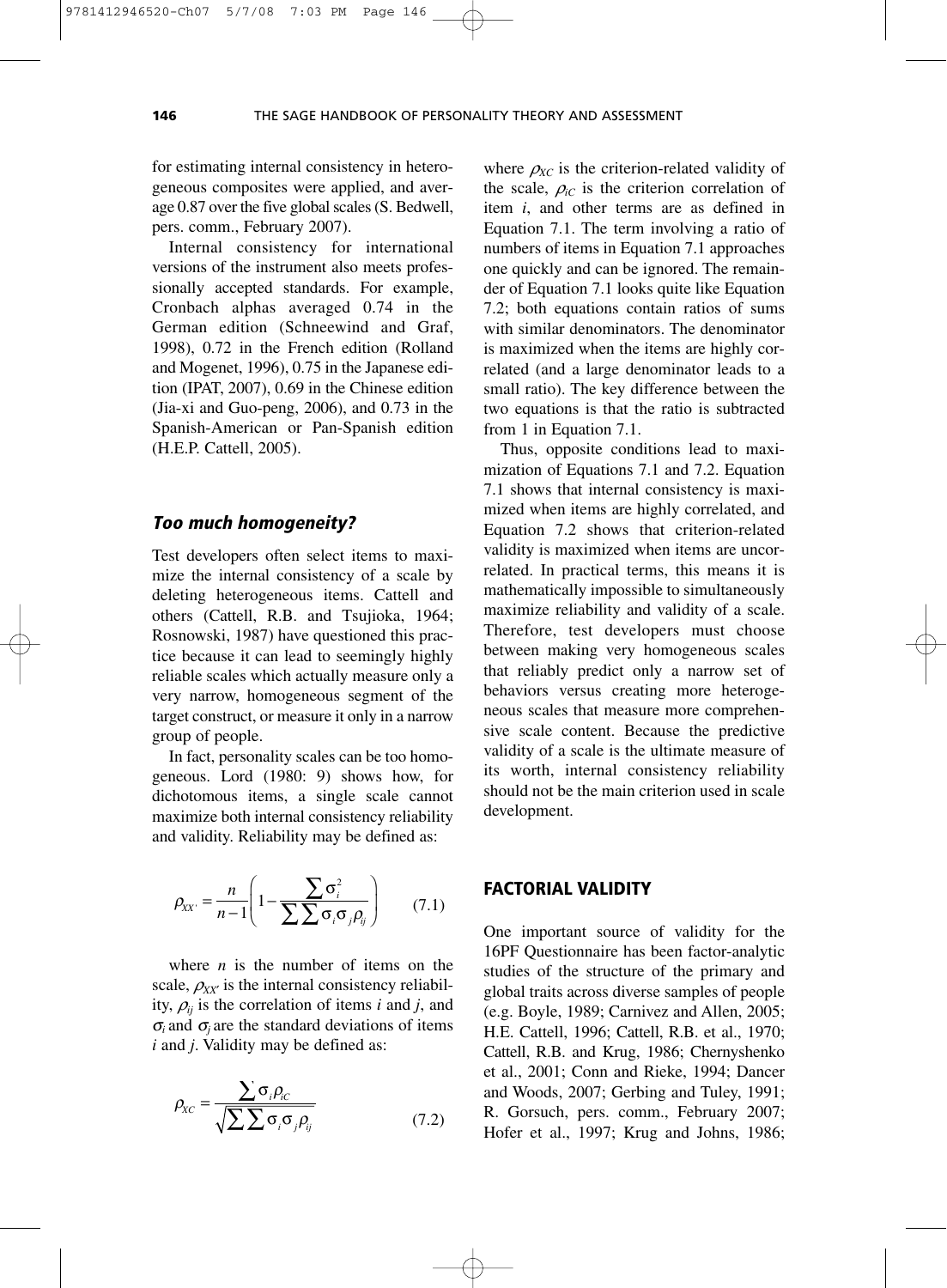McKenzie et al., 1997; Ormerod et al., 1995). These studies have used exploratory and confirmatory factor analysis to confirm the number, identity, and independence of the primary factors; and to confirm the number, identity, and primary factor make-up of the global factors.

For example, Dancer and Woods (2007) factor-analyzed the primary traits in a sample of 4,414 business employees and found strong support for the 16PF global factor structure. R. Gorsuch (pers. comm., February 2007) factor-analyzed the primary traits to find the global traits on a sample of 11,000 test-takers, and then applied a common factor analysis to the globals to confirm the thirdorder factors. Hofer et al. (1997) used confirmatory factor analysis and structural equation modeling tests of factorial invariance to study the measurement properties of the questionnaire across six large, diverse, samples  $(n = 30,732)$ , and concluded that 'the factor structure of the 16PF holds remarkably well across radically different samples of people, across gender, and across different forms of the 16PF' (266).

Factor analyses of international editions have also confirmed the structure of the 16PF primary and global traits. For example, factor analyses have confirmed the factor structure in the German edition (Schneewind and Graf, 1998), the French edition (Rolland and Mogenet, 1996), the Japanese edition (IPAT, 2007), the Chinese edition (Jia-xi and Guo-peng, 2006), the Castilian Spanish edition (Prieto et al., 1996), the Italian edition (Argentero, 1989), the South African edition (Van Eeden and Prinsloo, 1997; Schepers and Hassett, 2006); the Norwegian edition (IPAT, 2004b); and the Dutch edition (IPAT, 2004a).

#### **CONSTRUCT VALIDITY**

Construct validity of the 16PF scales has been demonstrated by their correlations with scales on other instruments. *The 16PF Fifth* *Edition Administrator's Manual* (Russell and Karol, 2002) and the *16PF Fifth Edition Technical Manual* (Conn and Rieke, 1994) present correlations between the 16PF primary and global scales and a range of other measures of normal, adult personality. These include the California Psychological Inventory (Gough, 1987), the Myers-Briggs Type Indicator (Myers and McCaulley, 1985), the NEO-PI-R (Costa and McCrae, 1992a), the Personality Research Form (Jackson, 1989), the Coopersmith Self-Esteem Inventory (Coopersmith, 1981), the Holland occupational themes, as well as other measures of creativity, leadership, and social skills. These results consistently validate the meanings of the 16PF scales.

There are numerous independent studies showing strong relationships between the 16PF scales and other questionnaire scales; for example, Boyle (1989) studied relationships with the Eysenck and Comrey scales; Dancer and Woods (2007) investigated relationships with the FIRO-B; and many studies have investigated the relationships between the 16PF scales and the NEO-PI scales (Carnivez and Allen, 2005; H.E.P. Cattell, 1996; Conn and Rieke, 1994; Gerbing and Tuley, 1991).

International 16PF editions have also shown strong relationships with other instruments. For example, the Japanese 16PF manual (IPAT, 2007) provides inter-correlations with the OPQ and the SPI (a Myers-Briggs type measure); the German edition provides inter-correlations and multi-level factor analyses with the NEO-PI-R, the PRF, and the Locus of Control Inventory (Schneewind and Graf, 1998); the Dutch Manual provides inter-correlations with the MBTI as well as with peer-ratings of personality (IPAT, 2004a); the French edition (IPAT, 1995) provides inter-correlations with the CPI, the Gordon Personality Inventory, and the MBTI; and Schepers and Hassett (2006) provide correlational, factoranalytic, and canonical correlations between the South African 16PF and the Locus of Control Inventory.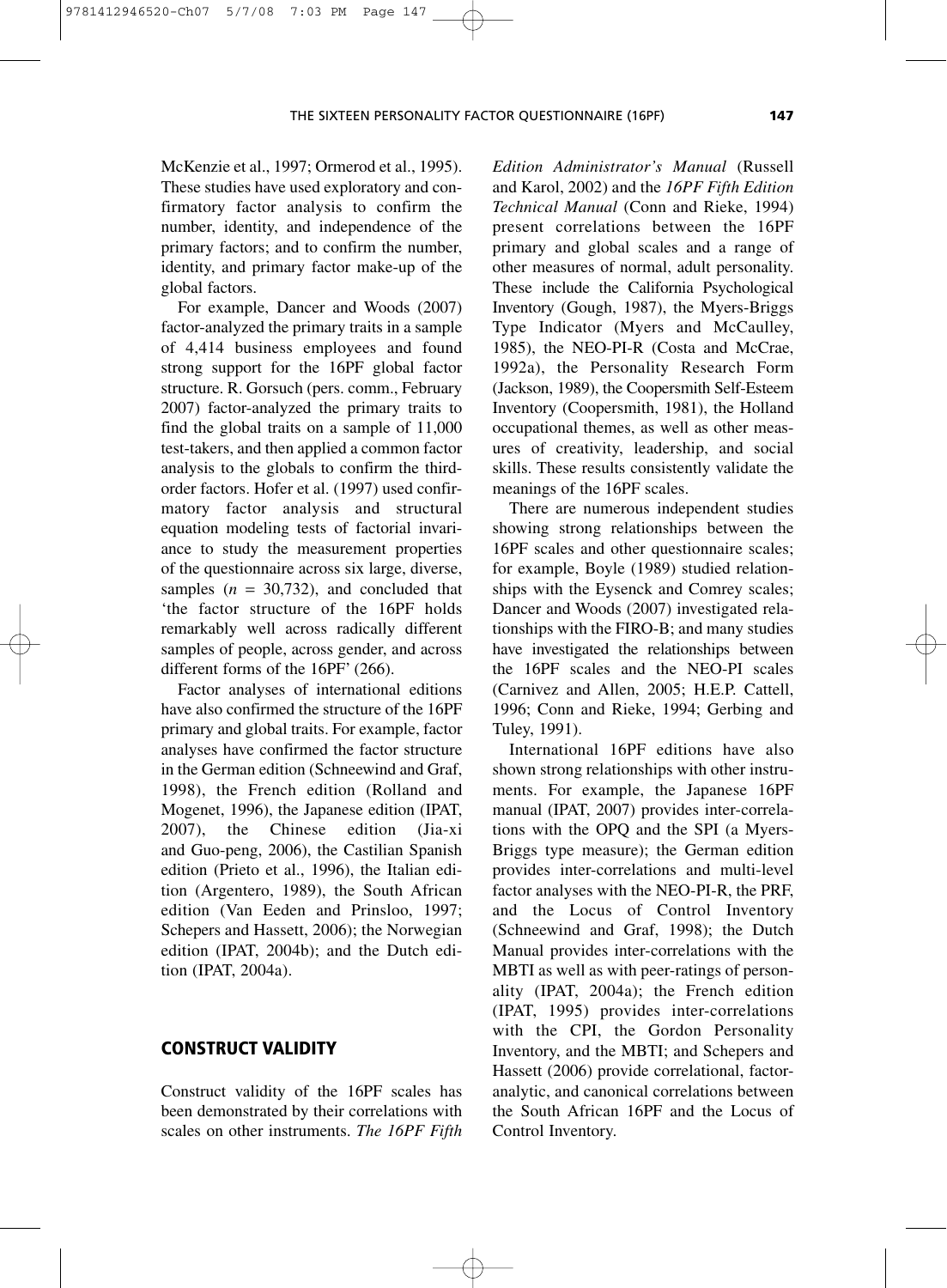#### **PREDICTIVE VALIDITY**

For over half a century, the 16PF Questionnaire has proven useful in understanding and predicting a wide range of important behaviors, thus providing a rich source of information for test users. For example, the instrument has been effective in predicting such diverse areas as creativity (Guastello and Rieke, 1993b), social skills and empathy (Conn and Rieke, 1994), marital compatibility (Russell, 1995), and leadership potential (Conn and Rieke, 1994), as well as over a hundred occupational profiles (Cattell, R.B. et al., 1970; Conn and Rieke, 1994; Schuerger and Watterson, 1998; Walter, 2000).

The 16PF Questionnaire has been particularly productive in the domain of basic personality measurement research. For example, in studies of underlying personality structure (Roberts et al., 2005), research into measurement equivalence across cultures (Ellis and Mead, 2000); studies into differences between peer-ratings and self-reports (IPAT, 2004a), and studies of response bias (Christiansen et al., 1994) and social desirability (Seisdedos, 1996). The instrument has also been useful in social and cognitive psychology, for example, in studies of social perception and judgments (Rohmer and Louvet, 2004), attributional style (Wang and Zhang, 2005), cognitive style and decision-making (Bisset, 2000), and cult membership (Kintlerova, 2000).

The measure has also been productive in educational settings, for example, in predicting academic achievement (Schuerger, 2001), characteristics of college drop-outs (Sanchez et al., 2001), choice of college major or specialization (Hartung et al., 2005), and university sports participation (Arora, 2005). The instrument has also been useful in medical studies, for example, of treatment issues in end-stage liver disease (Bonaguidi, 1996) and illnesses such as coronary artery disease (Miller et al., 1996) or cancer (Nair et al., 1993). Because of space limitations, this review will focus on two broad areas of use: organizational applications, such as employee selection and career development, and counseling and clinical uses.

# **Employee selection, promotion, and development**

The 16PF Questionnaire has proven itself invaluable in making a range of organizational decisions, such as employee hiring, promotion, development, coaching, outplacement, and retirement counseling. There is an extensive body of research demonstrating the 16PF Questionnaire's ability to predict a wide variety of occupational profiles (Cattell, R.B. et al., 1970; Conn and Rieke, 1994; Guastello and Rieke, 1993a, 1993b; Russell and Karol, 2002; Schuerger and Watterson, 1998; Walter, 2000). Additionally, the 16PF has been useful in predicting many important job-related dimensions, for example, creativity (Guastello and Rieke, 1993b), leadership styles (Watterson, 2002), team roles and team climate (Burch and Anderson, 2004; Fisher et al., 1998), social skills (Conn and Rieke, 1994), job training success (Tango and Kolodinsky, 2004), and job satisfaction (Lounsdbury et al., 2004). International versions have also been effective in predicting important work dimensions, for example, punctuality, job preparedness, and ability to work alone in the Netherlands (IPAT, 2004a); call-center customer service performance in Britain (Williams, 1999); and leadership effectiveness ratings in Norwegian managers (Hetland and Sandal, 2003).

Note that almost all research results are linear and assume that 'more is better' on personality dimensions, which may not be the case. For example, although police officers as a group generally score above average on Rule-Consciousness (G+); higher on-the-job performance is often predicted by *lower* scores on Rule-Consciousness within this above average group – probably because extremely G+ people may be rigidly rulebound (Adcox et al., 1999). Therefore, job performance results need to be taken in the context of the group's general score range, and curvilinear relationships should be considered.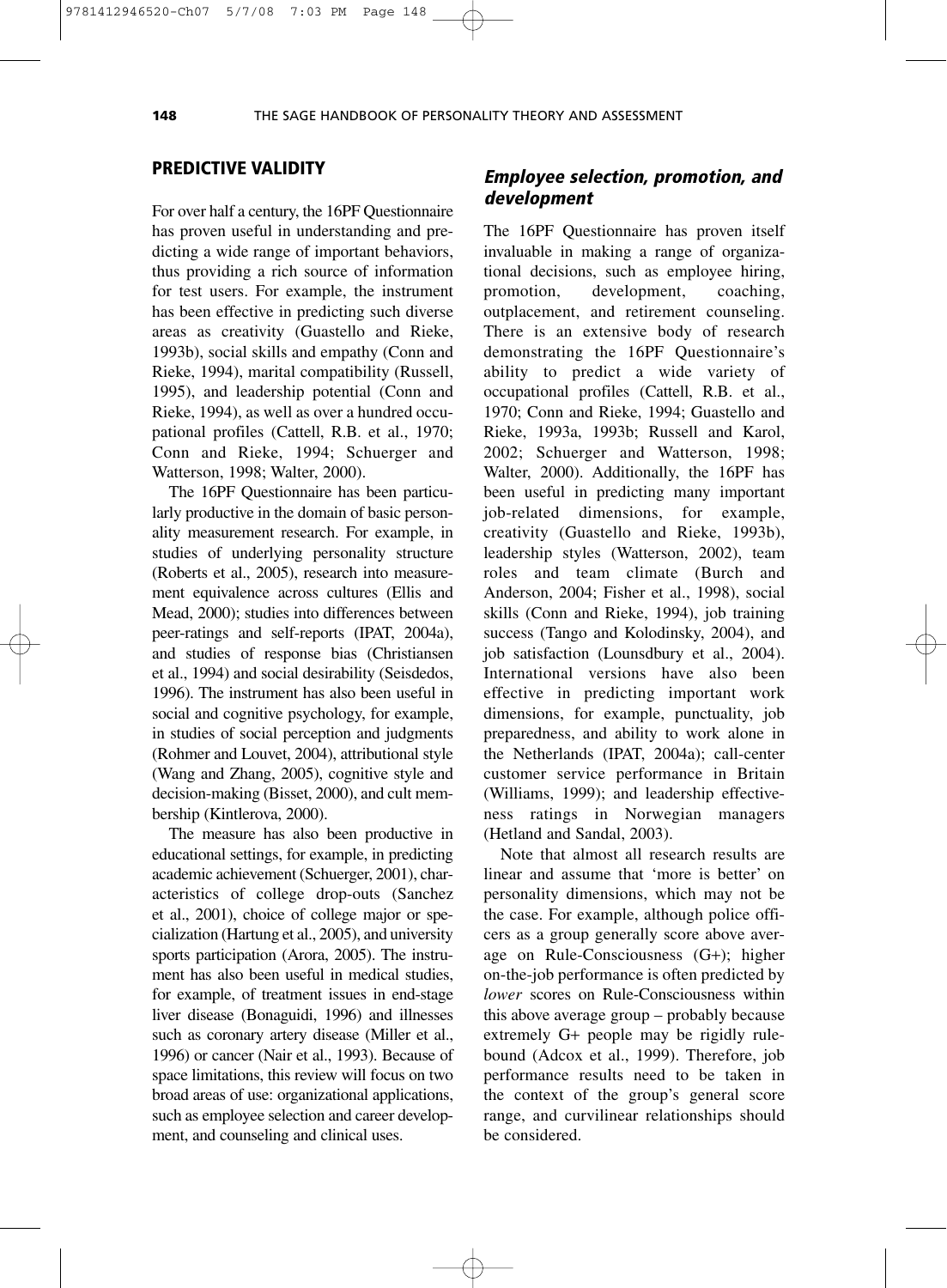# **Meta-analytic job performance evidence**

Over two decades, a large body of evidence has shown that various Big Five measures of personality are valid predictors of job performance (Hough and Ones, 2001; Hurtz and Donovan, 2000; Salgado, 1997; Tett et al., 1991). Indeed, the 16PF Questionnaire shows even greater ability to predict occupational outcomes through its more fine-grained primary traits, which are more powerful in capturing important variance about specific behaviors (Ashton, 1998; Judge et al., 2002; Mershon and Gorsuch, 1988; Paunonen and Ashton, 2001; Gorsuch, 2006).

#### **Managers, executives, and leaders**

The 16PF Questionnaire has a long history of identifying the personality traits of successful supervisors, managers, executives, and other leaders (Cattell, R.B. et al., 1970; Cattell, R.B. et al., 1999; Cattell, R.B. and Stice, 1954; Christiansen et al., 1994; Conn and Rieke, 1994; Guastello and Rieke, 1993a; Johns et al., 1980; Roy, 1995; Schuerger and Watterson, 1998; Walter, 2000; Watterson, 2002). These studies consistently indicate that three clusters of traits are important for managerial success. First, effective managers tend to be higher on Global Independence and its primary traits of Dominance (E+), Social Boldness (H+), and Openness-to-Change (Q1+). Second, leaders tend to be below average on Anxiety and its traits of Apprehension (O−) and Emotional Stability (C+). Third, leaders tend to be above average on Extraversion and its traits of Warmth (A+), Social Boldness (H+), Liveliness (F+), and Group-Orientation (Q2−). Leaders also tend to be above average on Reasoning Ability (B+), and somewhat above average on self-control traits.

Many of these studies also predicted important differences in management style and behaviors. For example, top-level executives whose roles involve developing long-term, innovative goals, tend to score higher on Openness-to-Change (Q1+), Abstractedness (M+), Reasoning Ability (B+); average (below other managers) on Extraversion traits such as Warmth (A), Forthrightness (N), and Group-Orientation (Q2); and average to below on Rule-Consciousness (G−) (H.B. Cattell, 1989; Walter, 2000; Watterson, 2002). On the other hand, managers who are in applied manufacturing and operations roles tend to score below average on Abstractedness (M−) and Sensitivity (I−), and above average on Rule-Consciousness (G+) and Perfectionism (Q3+). Many studies have predicted other aspects of managerial style such as achievement motivation or supervision style, such as task-oriented versus relationship-oriented focus (Clark and Clark, 1990; Dutta, 1995; Guastello and Rieke, 1993a; Hinton and Barrow 1976; Johns et al., 1980; Roy, 1995; Walter, 2000).

Similar results have also been found in international samples, such as German managers, executives, and consultants (Schneewind and Graf, 1998); Norwegian managers and executives (IPAT, 2004b); middle- and seniorlevel British managers (Bartram, 1992; Singh, 1989; Williams, 1999); high-performing Japanese managers (IPAT, 2006); autocratic versus democratic styles of managers in India (Singh and Kaur, 2001); and predictions of management level and income in Dutch samples (IPAT, 2004a).

#### **Entrepreneurship**

Aldridge (1997) studied the personalities of entrepreneurs and found them to be significantly below average on anxiety traits – low on Apprehensiveness (Self-Assured (O−)) and above average on Emotional Stability (C+). They were also above average on Independence and its traits of Dominance (E+), Social Boldness (H+), and Opennessto-Change (Q1+). They were also higher on Self-Reliance (Q2+), Rule-Consciousness (G+), and Reasoning Ability (B+), and low on Sensitivity (Utilitarian (I−)).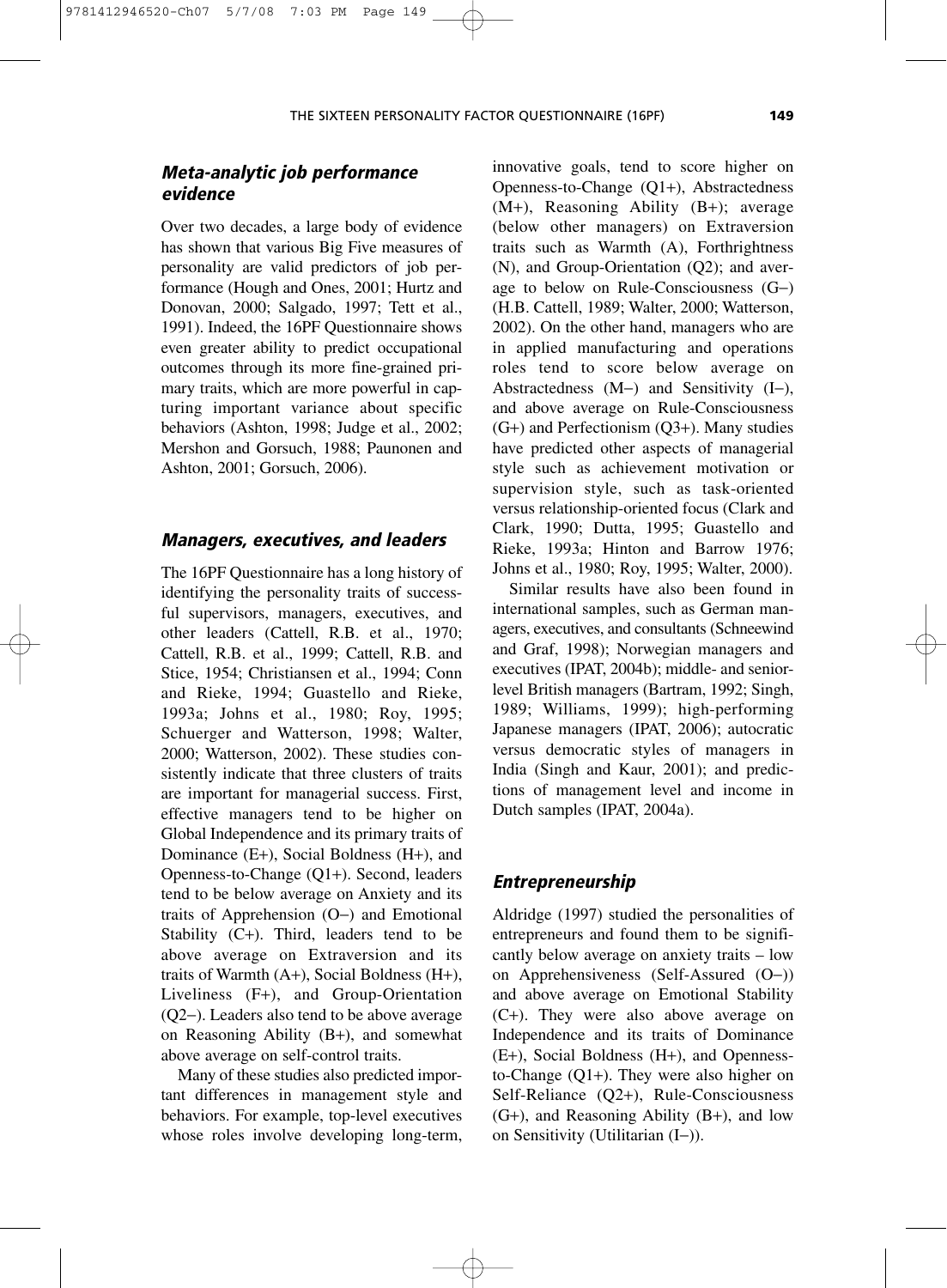H.B. Cattell confirmed many of these results in her applied research (H.B. Cattell, 1989; H.B. Cattell and H.E.P. Cattell, 1997), identifying traits that distinguished entrepreneurs from other executives: innovative thinking (Openness-to-Change (Q+)); ability to step back and focus on the 'big picture' (Abstractedness (M+)); and a preference for working independently (Self-Reliance (Q2+)). Aldridge (1997) and Fraboni and Saltstone (1990) also found that entrepreneurs tended to be less sociable than regular managers (low Warmth (A−), and low Trust (L+)), and prefer to work independently (Self-Reliance (Q2+)). Many of these results have also been confirmed in international samples, for example, Norwegian entrepreneurs (IPAT, 2004b). Thus, the traits that particularly distinguish entrepreneurs from other business managers include traits that cluster around qualities of innovation and self-reliance.

#### **Sales**

Many studies have identified a similar 16PF profile for effective salespeople (e.g. Cattell, R.B. et al., 1970; Guastello and Rieke, 1993b; Rieke and Russell, 1987; Schuerger and Watterson, 1991; Tucker, 1991; Walter, 2000). Salespeople tend to be high on Extraversion and its traits of Warmth (A+), Social Boldness (H+), Liveliness (F+), and Group-Orientation (Q2−). They also tend to be low on Anxiety and its sub-traits of Apprehensiveness (Self-Assured (O−)), Vigilance (Trusting (L−)), and high on Emotional Stability (C+). They also tend to be somewhat above average on Independence and its traits of Social Boldness (H+) and Dominance (E+); and somewhat above average on Rule-Consciousness (G+) and Reasoning Ability (B+). Thus, salespeople tend to be generally similar to managers; however, salespeople tend to be even higher on the traits of Extraversion (especially F+, H+, and A+) and lower on Anxiety traits (more Self-Assured (O−), and are Stable (C+)). This profile has also been validated in numerous international

samples, for example in several groups of British salespeople (Williams, 1999), German salespeople (Schneewind, 1998), and Norwegian salespeople (IPAT, 2004b).

#### **Social/helping occupations**

16PF profiles have also been identified for social or helping occupations such as teaching, counseling, customer service, human resource personnel, ministers/priests, nurses, and physical therapists (e.g. Cattell, R.B. et al., 1970; H.B. Cattell and H.E.P. Cattell, 1997; Phillips et al., 1985; Roy, 1995; Schuerger and Watterson, 1998; Walter, 2000). People in social/helping occupations tend to be above average on Extraversion, and particularly on Warmth (A+); they also tend to be below average on Tough-Mindedness (in the Receptive/open direction) – above average on Sensitivity (I+) and Open-to-Change (Q1+). They also tend to be below average on Anxiety: Relaxed (Q4−), Self-Assured (O−), Trusting (L−), and Emotionally Stable (C+); and above average on Self-Control traits of Perfectionism (Q3) and Rule-Consciousness (G+). These results have been validated in various international samples, such as British counselors of adolescents (Lee, 1994) and customer service personnel (Williams, 1999).

# **Police, security, and protective service personnel**

The 16PF Questionnaire has a long history of predicting the personality profiles of effective police officers, prison guards, firefighters, and other protective service and security personnel (e.g. Adcox et al., 1999; Cattell, R.B. et al., 1970; Cattell, R.B. et al., 1999; H. Eber, pers. comm., 10 February 2007; Hofer et al., 1997; IPAT, 2003; Jones et al., 2006; Schuerger and Watterson, 1998; Walter, 2000). These studies indicate that protective service officers tend to be calm and resilient under stress (low Anxiety, Emotionally Stable (C+); Self-Assured (O−); and Trusting (L−)).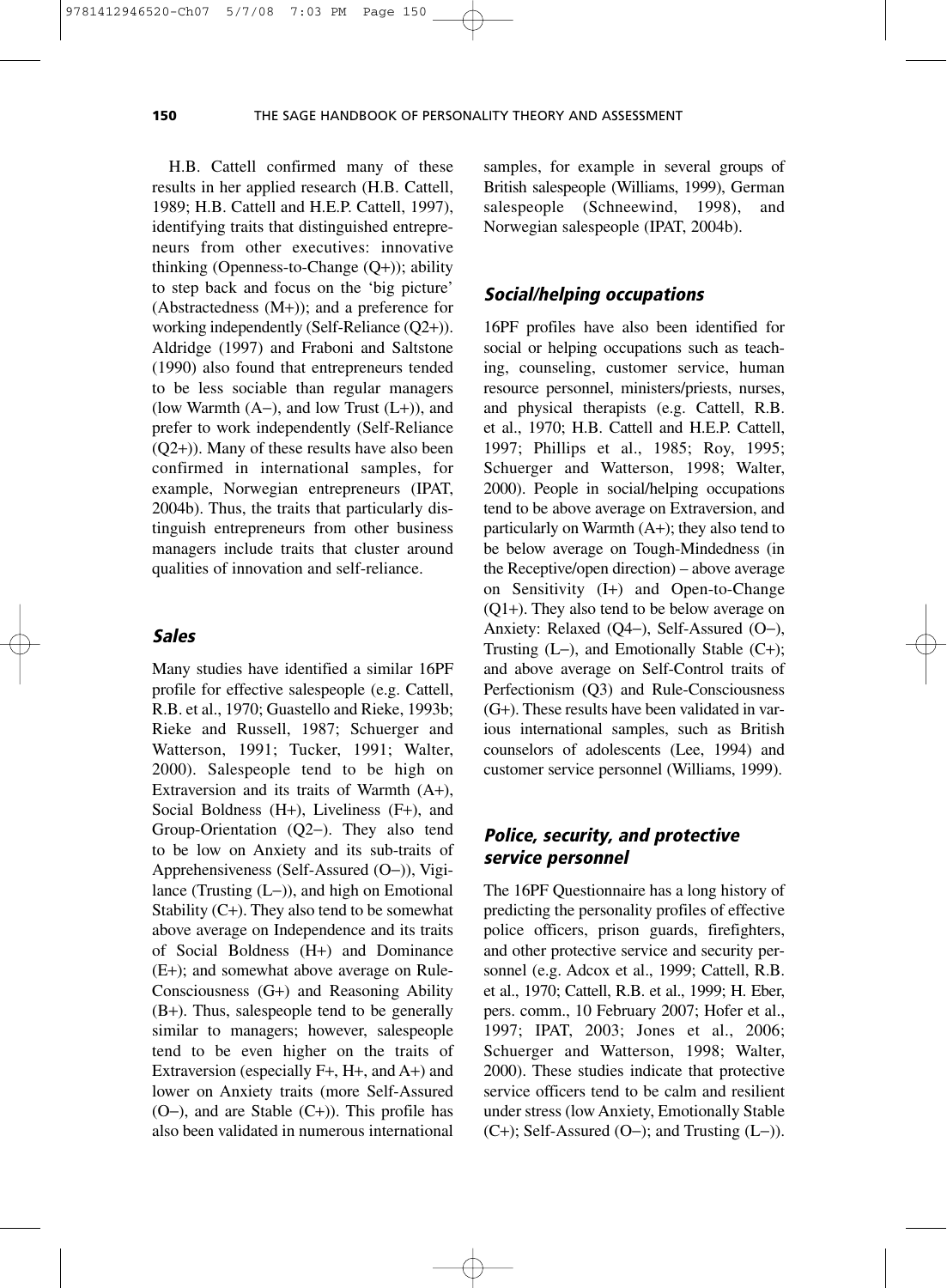They also tend to be responsible, selfdisciplined, and task-focused (high self-control; Rule-Conscious, G+; Perfectionistic, Q3+; Practical, M−; and Serious, F−). They also tend to be tough and pragmatic (high on Tough-Mindedness; Unsentimental (I−); Practical (M−); and Traditional (Q1−)). Additionally, protective service personnel are consistently bold and fearless (high on Social Boldness (H+), but not on other Extraversion traits), and somewhat above average on Dominance (E+).

9781412946520-Ch07 5/7/08 7:03 PM Page 151

These results have been confirmed across very large samples. For example, Herb Eber's sample of 30,700 police officers confirms all 12 of the trait findings noted above (H. Eber, pers. comm., 10 February, 2007). Additional trait patterns have been found to be associated with particular job roles and functions, for example, officers who work alone versus in community-patrol situations, those who perform investigative roles, or those who work on high-stress assignments tend to show particular trait profiles.

# **Scientific, technology, and research personnel**

Distinct 16PF profiles have also been found for scientific or technological professions such as computer scientists, physicists, engineers, and research and development personnel (Cattell, R.B. et al., 1970; Schuerger and Watterson, 1998; Walter, 2000). In addition to being high on Abstract Reasoning (B+), they tend be high on Independence and its traits of Dominance (E+) and Openness-to-Change (Q1+); low on Extraversion Traits of Reserved (A−), Serious (F−), and Self-Reliant (Q2+); and below average on Anxiety traits of Self-Assured (O-), Relaxed (Q4−), and Emotionally Stable  $(C+)$ . These results have been confirmed in international samples, for example, groups of Norwegian researchers, engineers, and computer programmers (IPAT, 2004b), British engineers (Williams, 1999), and German technical professionals (Schneewind and Graf, 1998).

#### **Creativity**

Many studies have examined the relationship between 16PF scores and creativity. Conn and Rieke (1994) summarized much of this research, and these results have been confirmed in recent American and international samples (e.g. Joy and Hicks, 2004; Jurcova, 2000; Roy, 1995, 1996). Consistent predictors of creativity include high scores on Independence and its primary scales Dominance (E+), Social Boldness (H+), and Openness-to-Change (Q1+); low scores on Tough-Mindedness (in the Receptive or open direction) and its traits of Openness-to-Change (Q1+), Sensitivity (I+), and Abstractedness (M+); and somewhat below average scores on Self-Control (unrestrained). These results have been confirmed in international samples, for example in Norwegian artists (IPAT, 2004b) and in Korean, American, Finnish, and Slovak students (Shaughnessy et al., 2004).

# **Career development counseling and coaching**

The 16PF Questionnaire is widely used in career development planning, counseling, and coaching, both inside and outside organizations, to help clients understand their strengths and limitations, and plan self-development goals and effective career paths (Carson, 1998; Cattell, R.B. et al., 1970; H.E.P. Cattell and Schuerger, 2003; Conn and Rieke, 1994; Krug and Johns, 1990; Lowman, 1991; Schuerger, 1995; Schuerger and Watterson, 1998; Watterson, 2002). In addition to using the numerous 16PF occupational profiles to determine person–job fit, the questionnaire has been useful because of its long history of predicting the six Holland RIASEC occupational dimensions (Schuerger and Watterson, 1998; Schuerger and Sfiligoj, 1998). There is also empirical evidence of the relationship between 16PF scores and important career outcomes such as career satisfaction (Lounsbury et al., 2004) and job-training success (Tango and Kolodinsky, 2004).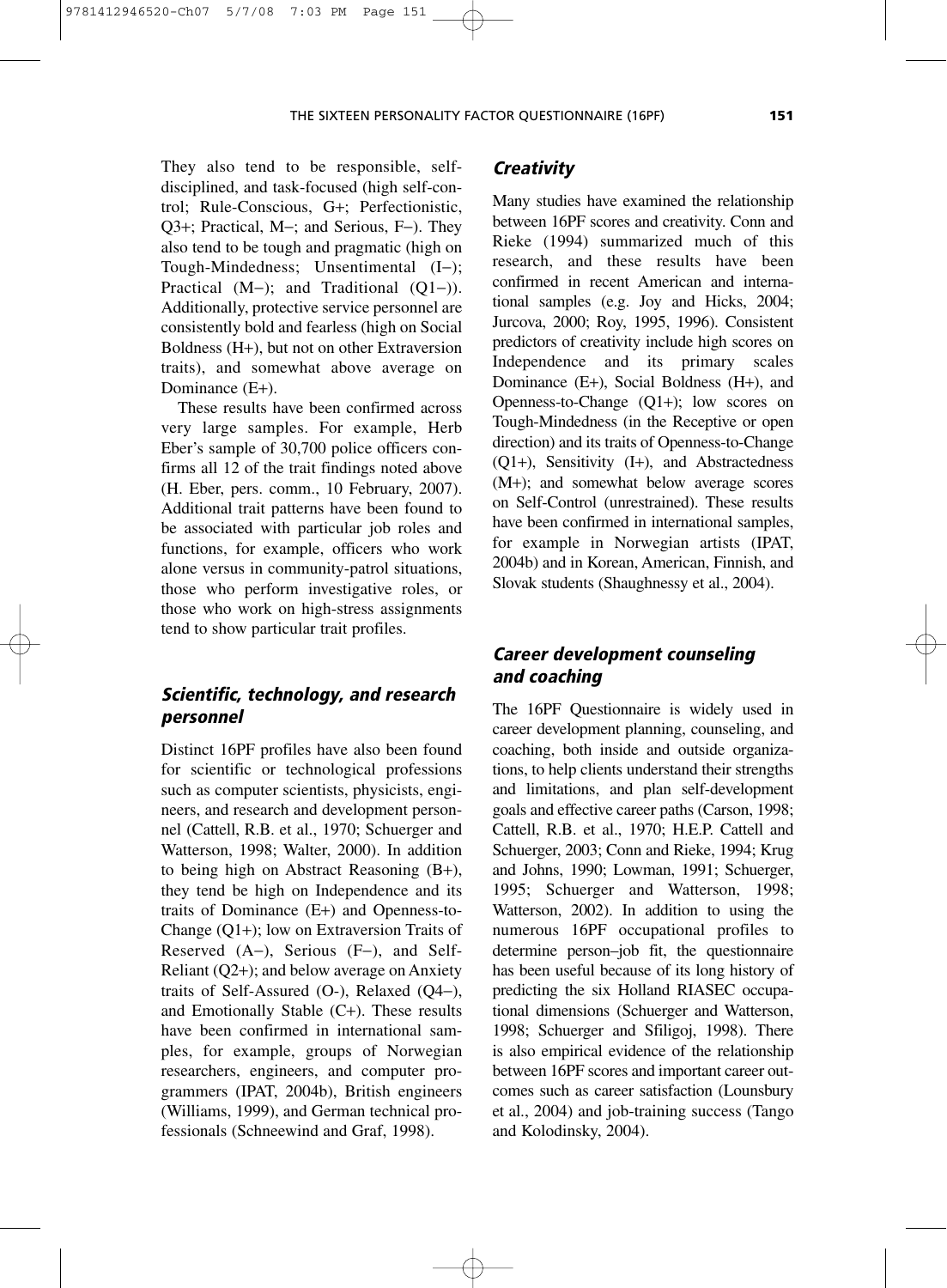#### 9781412946520-Ch07 5/7/08 7:03 PM Page 152

#### **Counseling and clinical uses**

The 16PF Questionnaire was developed as a measure of *normal* adult personality, and cannot be used to diagnosis psychiatric disorders (e.g. Lally, 2003). However, 16PF dimensions have proven quite useful in counseling and clinical settings; for example, in quickly developing a picture of the individual's overall personality functioning (including strengths and weaknesses), in facilitating the development of empathy and rapport, helping the client gain greater self-awareness, planning developmental goals, anticipating the course of therapy, selecting optimal therapeutic interventions, and identifying relevant adjustment issues (H.B. Cattell, 1989; Karson et al., 1997; Meyer, 1996; Russell, 1995; Schuerger, 2001).

16PF scores have also been successful in predicting a diverse range of behaviors of interest to clinicians; for example, effects of group therapy (Wang and Li, 2003), warrelated stress (Poikolainen, 1993), alienation (Yi-Hui et al., 2004), types of substance abuse (Carey et al., 1995), suicidal tendencies (Ferrero et al., 1997), delinquency (Junmai, 2005), law-breaking tendencies (Low et al., 2004), and excessive Internet use (Xiaoming, 2005).

One source of useful clinical information has been the qualitative research carried out in clinical settings (H.B. Cattell, 1989; H.B. Cattell and H.E.P. Cattell, 1997; Karson et al., 1997). For example, H.B. Cattell studied over 1,100 clients who were assessed or treated over a 20-year period, and found that specific 16PF score combinations were related to distinct patterns of thinking, feeling, and behavior. She found that score combinations predicted individuals' capacity for insight and introspection, difficulties in establishing trust and rapport, sensitivity to power dynamics in relationships, effective treatment modalities, and capacity for successful termination.

The 16PF Questionnaire has proven particularly useful in marital or couples counseling, where it provides information about how the two partners' unique traits combine and interact (Russell, 1995). In particular, 16PF research has predicted various aspects of marital satisfaction as a function of absolute or relative levels of personality traits. For example, Krug (1976) found that different types of marital dissatisfaction were related to large score differences between partners on certain traits. He also found that dissatisfaction in wives was related to particular personality traits in husbands, while husbands' dissatisfaction was related to largely different traits in wives.

Russell (1995) studied 321 couples and found that several aspects of marital satisfaction were related to higher levels of particular 16PF traits. She also found that several 16PF traits predicted greater consensus between the partners on important topics, and that better problem-solving communication was related to another set of traits. She also found that 16PF traits predicted more traditional gender roles in relationships. Craig and Olson (1995) also studied 145 marital therapy clients, and found that five different 16PF trait clusters represented different marital types that required different types of therapeutic goals.

#### **SUMMARY**

The 16PF Questionnaire is a comprehensive and widely used measure of normal, adult personality which was developed from factor-analytic research into the basic structural elements of personality. First published in 1949, and now in its fifth edition, the questionnaire is based on Cattell's multi-level personality theory, and measures 16 primary factors, 5 global or second-stratum factors (the original Big Five), and 2 third-stratum factors. Although this chapter could not review the decades of research on the 16PF Questionnaire, a summary of reliability studies indicates that the questionnaire provides reliable information, and a selection of validity studies illustrates how the instrument is used effectively in a variety of contexts.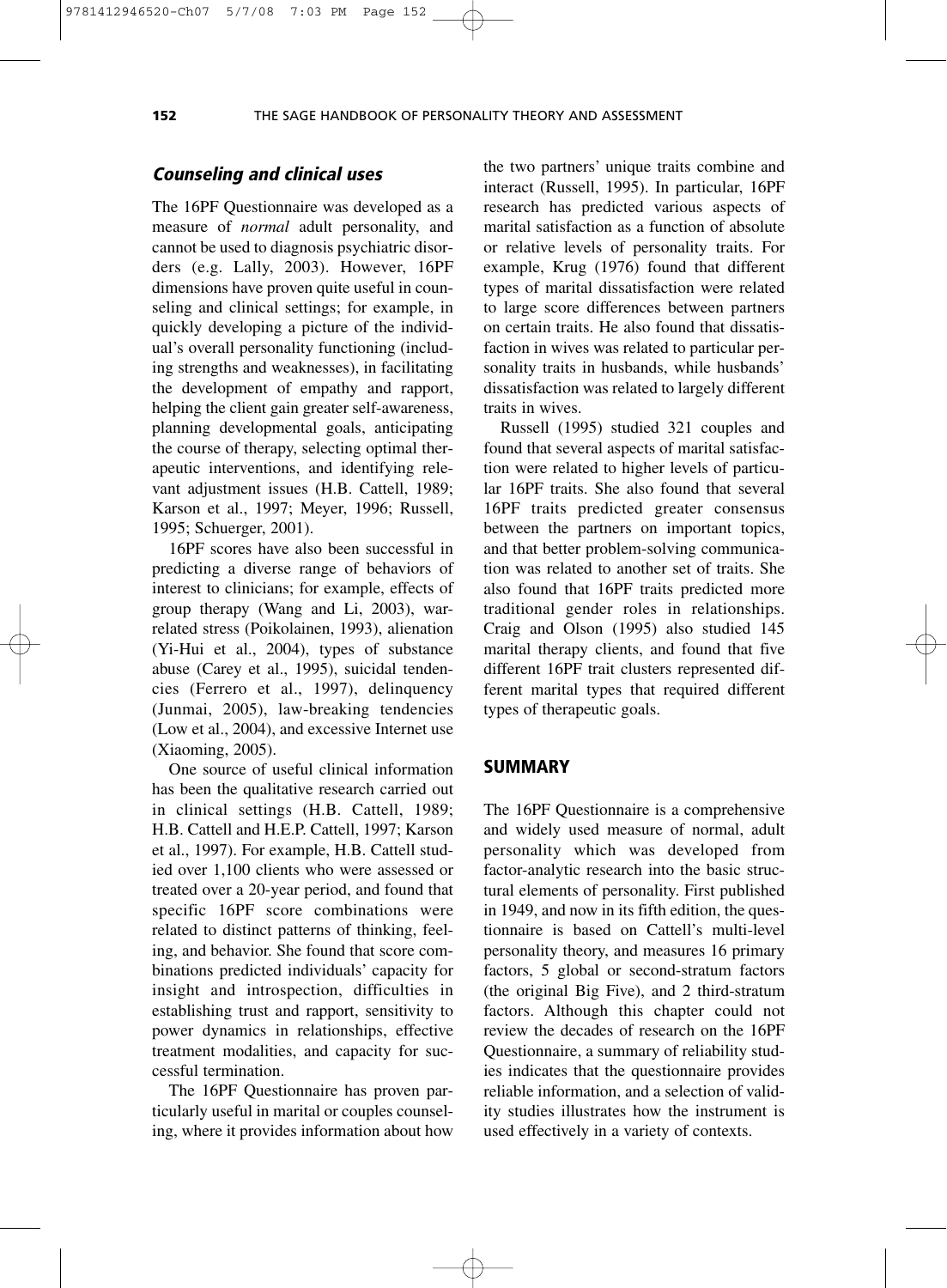#### THE SIXTEEN PERSONALITY FACTOR QUESTIONNAIRE (16PF) **153**

#### **REFERENCES**

- Adcox, K., Taylor, W. and Mead, A.D. (1999) 'Leveraging personality assessment to reduce law enforcement officers' accidents', Paper presented at the Annual Meeting of the Society for Industrial and Organizational Psychology, Atlanta, GA.
- Aldridge, J.H. (1997) 'An occupational personality profile of the male entrepreneur as assessed by the 16PF Fifth Edition', unpublished doctoral dissertation, Cleveland State University.
- Argentero, P. (1989) 'Second-order factor structure of Cattell's 16 Personality Factor Questionnaire', *Perceptual and Motor Skills*, 68(3): 1043–47.
- Arora, S. (2005) 'Personality profiles of university sports players', *Social Science International*, 21(2): 115–20.
- Ashton, M.C. (1998) 'Personality and job performance: The importance of narrow traits', *Journal of Organizational Behavior*, 19: 289–303.
- Bartram, E. (1992) 'The personality of UK managers: 16PF norms for short-listed applicants', *Journal of Occupational and Organizational Psychology*, 65: 159–72.
- Birkett-Cattell, H. (1989) *The 16PF: Personality in Depth*. Champaign, IL: Institute for Personality and Ability Testing.
- Birkett-Cattell, H. and Cattell, H.E.P. (1997) *16PF Cattell Comprehensive Personality Interpret-ation Manual*. Champaign, IL: Institute for Personality and Ability Testing.
- Bisset, I.A. (2000) 'Comment on Gadzella and Penland (1995) Creativity and critical thinking', *Psychological Reports*, 86(3): 848–50.
- Block, J. (1995) 'A contrarian view of the fivefactor approach to personality description', *Psychological Bulletin*, 117(2): 187–215.
- Bonaguidi, F., Michelassi, C., Trivella, M.G., Carpeggiani, C., Pruneti, C.A., Cesana, G. and L'Abbate, A. (1996) 'Cattell's 16 PF and PSY Inventory: Relationship between personality traits and behavioral responses in patients with acute myocardial infarction', *Psychological Reports*, 78(2): 691–702.
- Boyle, G.J. (1989) 'Re-examination of the major personality factors in the Cattell, Comrey and Eysenck scales: Were the factor solutions of Noller et al. optimal?',

*Personality and Individual Differences*, 10(12): 1289–99.

- Burch, G.S.J. and Anderson, N. (2004) 'Measuring person-team fit: Development andvalidation of the team selection inventory', *Journal of Managerial Psychology*, 19(4): 406–26.
- Butcher, J.N. and Rouse, S.V. (1996) 'Personality: Individual differences and clinical assessment', *Annual Review of Psychology*, 47: 87–111.
- Carnivez, G.L. and Allen, T.J. (2005) 'Convergent and factorial validity of the 16PF and the NEO-PI-R', Paper presented at the Annual Convention of the American Psychological Association, Washington, DC.
- Carey, G., Stallings, M.C., Hewitt, J.K. and Fulker, D.W. (1995) 'The familial relationships among personality, substance abuse, and other problem behavior in adolescents', *Behavior Genetics*, 25(3): 258.
- Carson, A.D. (1998) 'The integration of interests, aptitudes and personality traits: A test of Lowman's Matrix', *Journal of Career Assessment*, 6(1): 83–105.
- Cattell, H.E.P. (1996) 'The original big five: A historical perspective', *European Review of Applied Psychology*, 46(1): 5–14.
- Cattell, H.E.P. (2005) *Spanish-American 16PF Questionnaire Technical Manual: A Pan-Spanish Psychological Assessment*. Champaign, IL: Institute for Personality and Ability Testing.
- Cattell, H.E.P. (2007) *Exploring your 16PF Profile*, Oxford: Oxford Psychologist Press.
- Cattell, H.E.P. and Schuerger, J.M. (2003) *Essentials of the 16PF Assessment*. New York: John Wiley & Sons.
- Cattell, R.B. (1933) 'Temperament tests:II', *British Journal of Psychology*, 23: 308–29.
- Cattell, R.B. (1943) 'The description of personality: Basic traits resolved into clusters', *Journal of Abnormal and Social Psychology*, 38: 476–506.
- Cattell, R.B. (1946) *The Description and Measurement of Personality*. New York: Harcourt, Brace and World.
- Cattell, R.B. (1957) *Personality and Motivation Structure and Measurement*. New York: World Book.
- Cattell, R.B. (1973) *Personality and Mood by Questionnaire*. San Francisco: Jossey-Bass.
- Cattell, R.B. (1978) *The Scientific Use of Factor Analysis in Behavioral and Life Sciences.* New York: Plenum.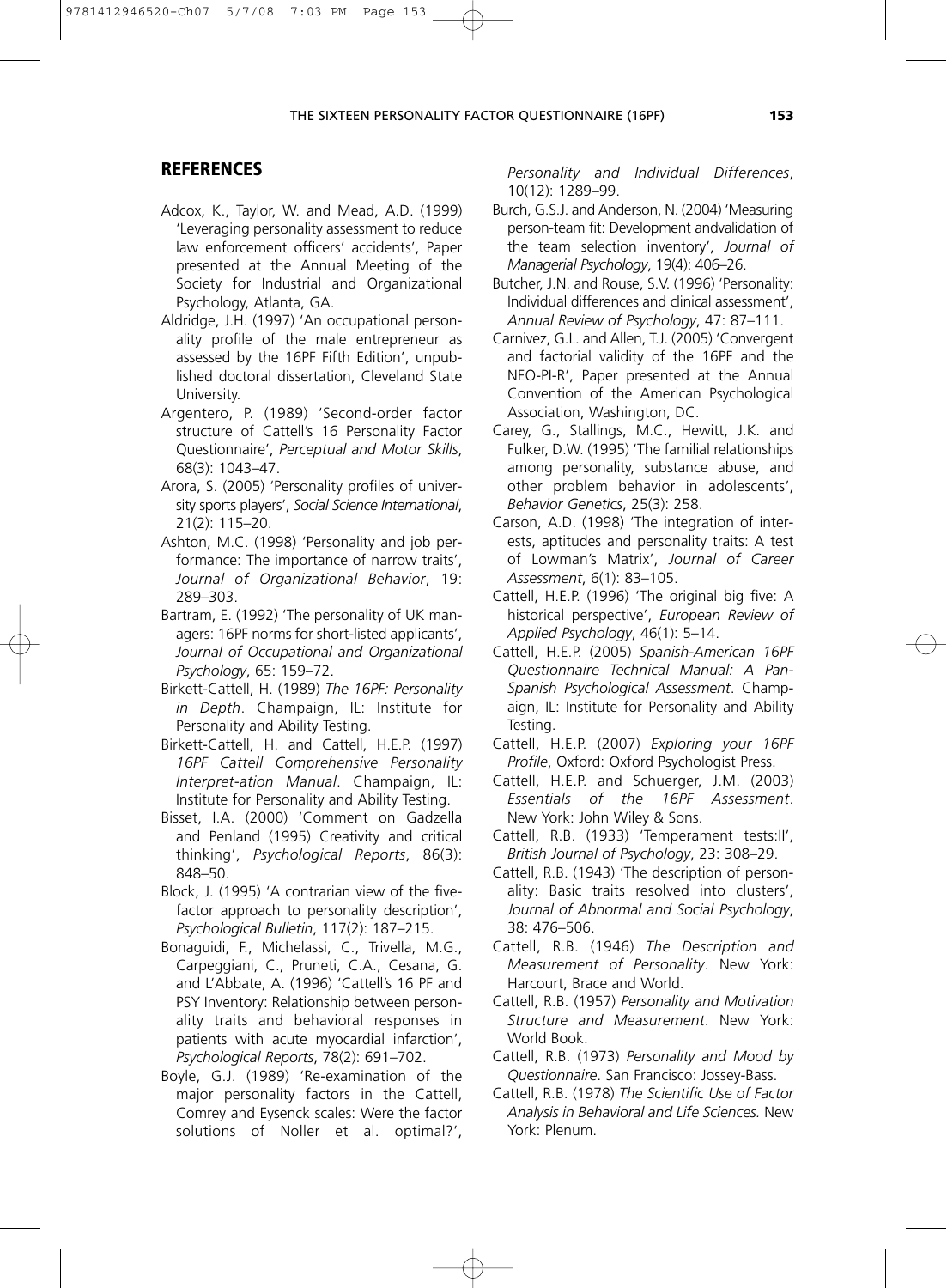- Cattell, R.B. Cattell, A.K. and Cattell, H.E.P. (1993) *16PF Fifth Edition Questionnaire*. Champaign, IL: Institute for Personality and Ability Testing.
- Cattell, R.B. Cattell, A.K., Cattell, H.E.P. and Kelly, M.L. (1999) *The 16PF Select Manual*. Champaign, IL: Institute for Personality and Ability Testing.
- Cattell, R.B. Cattell, A.K., Cattell, H.E.P., Russell, M.T. and Bedwell, S. (2003) *The PsychEval Personality Questionnaire*. Champaign, IL: Institute for Personality and Ability Testing.
- Cattell, R.B. Eber, H.W. and Tatsuoka, M.M. (1970) H*andbook for the Sixteen Personality Factor Questionnaire*. Champaign, IL: Institute for Personality and Ability Testing.
- Cattell, R.B. and Krug, S.E. (1986) 'The number of factors in the 16PF: A review of the evidence with special emphasis on methodological problems', *Educational and Psychological Measurement*, 46(3): 509–22.
- Cattell, R.B. and Stice, G.F. (1954) 'Four formulae for selecting leaders on the basis of personality', *Human Relations*, 7(4): 493–507.
- Cattell, R.B. and Tsujioka, B. (1964) 'The importance of factor-trueness and validity versus homogeneity and orthogonality in test scales', *Educational and Psychological Measurement*, 24(1): 3–30.
- Chernyshenko, O.S., Stark, S. and Chan, K.Y. (2001) 'Investigating the hierarchical factor structure of the fifth edition of the 16PF: An application of the Schmid-Leiman orthogonalisation procedure', *Educational and Psychological Measurement*, 61(2): 290–302.
- Child, D. (1998) 'Some technical problems in the use of personality measures in occupational settings illustrated using the "Big-Five"', in S. Shorrocks-Taylor (ed.), *Directions in Educational Psychology*, London: Whurr Publishing, pp. 346–64.
- Christiansen, N.D., Goffin, R.D., Johnston, N.G. and Rothstein, M.G. (1994) 'Correcting for faking: Effects on criterion-related validity and individual hiring decisions', *Personnel Psychology*, 47(4): 847–60.
- Church, A.T. and Burke, P.J. (1994) 'Exploratory and confirmatory tests of the Big-Five and Tellegen's three- and four-dimensional models', *Journal of Personality and Social Psychology*, 66(1): 93–114.
- Clark, K.E. and Clark, M.B. (1990) *Measures of Leadership*. West Orange, NJ: Leadership Library of America.
- Conn, S.R. and Rieke, M.L. (1994) *The 16PF Fifth Edition Technical Manual*. Champaign, IL: Institute for Personality and Ability Testing.
- Coopersmith, S. (1981) *Self-esteem Inventories*. Palo Alto, CA: Consulting Psychologists Press.
- Costa, P.T. and McCrae, R.R. (1976) 'Age differences in personality structure: A cluster analytic approach', *Journal of Gerontology*, 31: 564–70.
- Costa, P.T. and McCrae, R.R. (1985) *The NEO-PI-R Personality Inventory Manual*. Odessa, FL: Psychological Assessment Resources.
- Costa, P.T. and McCrae, R.R. (1992a) *Revised NEO-PI-R Personality Inventory (NEO-PI-R) and NEO-PI-R Five-Factor Inventory (NEO-PI-R-FFI) Professional Manual*. Odessa, FL: Psychological Assessment Resources.
- Costa, P.T. and McCrae, R.R. (1992b) 'Normal personality assessment in clinical practice: The NEO Personality Inventory', *Psychological Assessment*, 4(1): 5–13.
- Craig, R.J. and Olson, R.E. (1995) '16 PF profiles and typologies for patients seen in marital therapy', *Psychological Reports*, 77(2): 187–94.
- Dancer, L.J. and Woods, S.A. (2007) 'Higherorder factor structures and intercorrelations of the 16PF5 and FIRO-B', *International Journal of Selection and Assessment*, 14(4): 385–91.
- Digman, J.M. (1990) 'Personality structure: Emergence of the five-factor model', *Annual Review of Psychology*, 41: 417–40.
- Digman, J.M. (1996) 'A curious history of the five-factor model', in J.S. Wiggins (ed.), *The Five-factor Model of Personality: Theoretical Perspectives*. New York: Guilford Press.
- Digman, J.M. (1997) 'Higher order factors of the big five', *Journal of Personality and Social Psychology*, 73(6): 1246–56.
- Dutta, R.D. (1995) 'Differences in personality factors of experienced teachers, physicians, bank managers, and fine artists', *Psychological Studies*, 40(1): 51–6.
- Ellis, B.B. and Mead, A.D. (2000) 'Assessment of the measurement equivalence of a Spanish translation of the 16PF Questionnaire', *Educational and Psychological Measurement*, 60(5): 787–807.
- Eysenck, H. (1978) 'Superfactors P, E, and N in a comprehensive factors space', *Multivariate Behavioral Research*, 13(2): 475–82.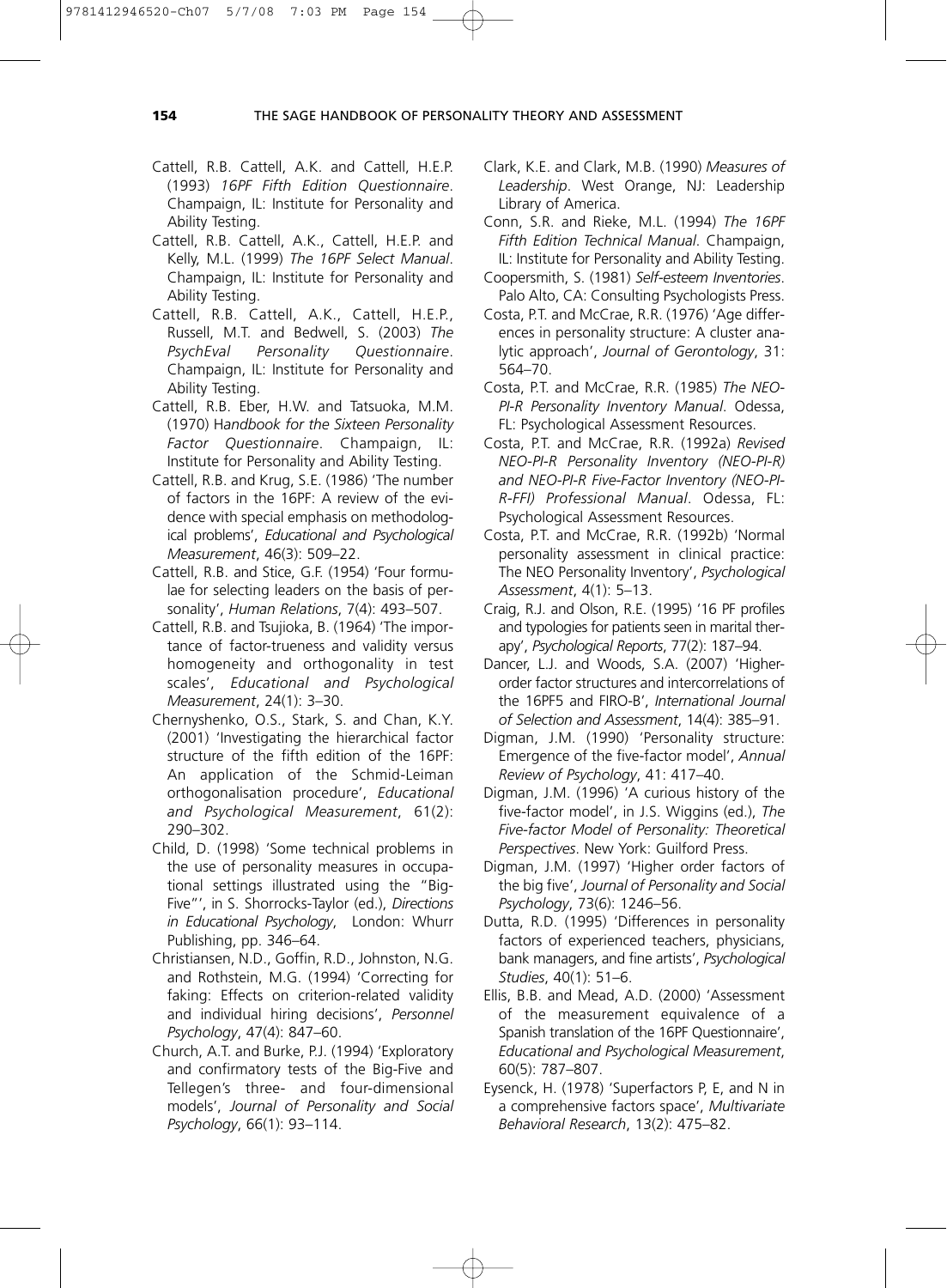- Fisher, S.G., Macrosson, W.D.K. and Wong, J. (1998) 'Cognitive style and team role preference', *Journal of Managerial Psychology*, 13(8): 544–57.
- Fiske, D.W. (1994) 'Two cheers for the Big Five! *Psychological Inquiry*', 5: 123–4.
- Fraboni, M. and Saltstone, R. (1990) 'First and second generation entrepreneur typologies: Dimensions of personality', *Journal of Social Behavior and Personality*, 5: 105–13.
- Gerbing, D.W. and Tuley, M.R. (1991) 'The 16PF related to the five-factor model of personality: Multiple-indicator measurement versus the *a priori* scales', *Multivariate Behavioral Research*, 26(2): 271–89.
- Goldberg, L.R. (1990) 'An alternative "description of personality": The big-five factor structure', *Journal of Personality and Social Psychology*, 59(6): 1216–29.
- Goldberg, L.R. (1992) 'The development of markers for the big-five factor structure', *Psychological Assessment*, 4(1): 26–42.
- Gorsuch, R.L. (1983) *Factor Analysis* (2nd rev edn). Hillsdale, NJ: Erlbaum.
- Gorsuch, R.L. (2006) *The 16PF Express Edition: A Supplemental Chapter to the 16PF Fifth Edition Administrator's Manual*. Champaign, IL: Institute for Personality and Ability Testing.
- Gough, H.G. (1987) *California Psychological Inventory Administrator's Guide*. Mountain View, CA: Consulting Psychologists Press.
- Guastello, S.J. and Rieke, M.L. (1993a) *The 16PF and Leadership: Summary of Research Findings 1954–1992*. Champaign, IL: Institute for Personality and Ability Testing.
- Guastello, S.J. and Rieke, M.L. (1993b) *Selecting Successful Salespersons with the 16PF. Form A Validity Studies*. Champaign, IL: Institute for Personality and Ability Testing.
- Hampson. S.E. (1988) *The Construction of Personality* (2nd edn). London: Routledge.
- Hartung, P.J., Borges, N.J. and Jones, B.J. (2005) 'Using person matching to predict career specialty choice', *Journal of Vocational Behavior*, 67(1): 102–17.
- Hetland, H. and Sandal, G.M. (2003) 'Transformational leadership in Norway: Outcomes and personality correlates', *European Journal of Work and Organizational Psychology*, 12(2): 147–70.
- Hinton, B.L. and Barrow, J.C. (1976) 'Personality correlates of the reinforcement propensities of leaders', *Personnel Psychology*, 29(1): 61–6.
- Hofer, S.M. and Eber, H.W. (2002) 'Secondorder factor structure of the Cattell Sixteen Personality Factor Inventory (16PF)', in B. De Raad and M. Perugini (eds), *Big-Five Assessment*. Ashland, OH: Hogrefe & Huber, pp. 397–404.
- Hofer, S.M., Horn, J.L. and Eber, H.W. (1997) 'A robust five-factor structure of the 16PF: Strong evidence from independent rotation and confirmatory factorial invariance procedures', *Personality and Individual Differences*, 23(2): 247–69.
- Hogan, J., Brinkmeyer, K. and Hogan, R. (1996) *Hogan Personality Inventory Form manual*. Tulsa, OK: Hogan Assessment Systems.
- Hough, L.M. and Ones, D.S. (2001) 'The structure, measurement, validity, and use of personality variables in industrial, work, and organisational psychology', in N. Anderson, D.S. Ones, H. Sinangil and C. Viswesvaran (eds), *Handbook of Industrial, Work, and Organizational Psychology* (Vol. 1). London: Sage, pp. 233–77.
- Hurtz, G.M. and Donovan, J.J. (2000) 'Personality and job performance', *Journal of Applied Psychology*, 85(6): 869–79.
- IPAT (1995) *16PF5 Manuel: French Version*. Champaign, IL: Institute for Personality and Ability Testing.
- IPAT (2003) *The Protective Service Report manual*. Champaign, IL: Institute for Personality and Ability Testing.
- IPAT (2004a) *Dutch 16PF5 User's Manual*. Champaign, IL: Institute for Personality and Ability Testing.
- IPAT (2004b) *16PF5 Manual: Norwegian Version*. Champaign, IL: Institute for Personality and Ability Testing.
- IPAT (2004c) *16PF5 Manual: Danish Version*. Champaign, IL: Institute for Personality and Ability Testing.
- IPAT (2005) *16PF5 Manual: Swedish Version*. Champaign, IL: Institute for Personality and Ability Testing.
- IPAT (2006) *The 16PF5 User's Manual: South African Version*. Champaign, IL: Institute for Personality and Ability Testing.
- IPAT (2007) *Japanese 16PF5 technical manual*. Champaign, IL: Institute for Personality and Ability Testing.
- Jackson, D.N. (1989) *Personality Research Form Manual*. Port Huron, MI: Sigma Assessment Systems.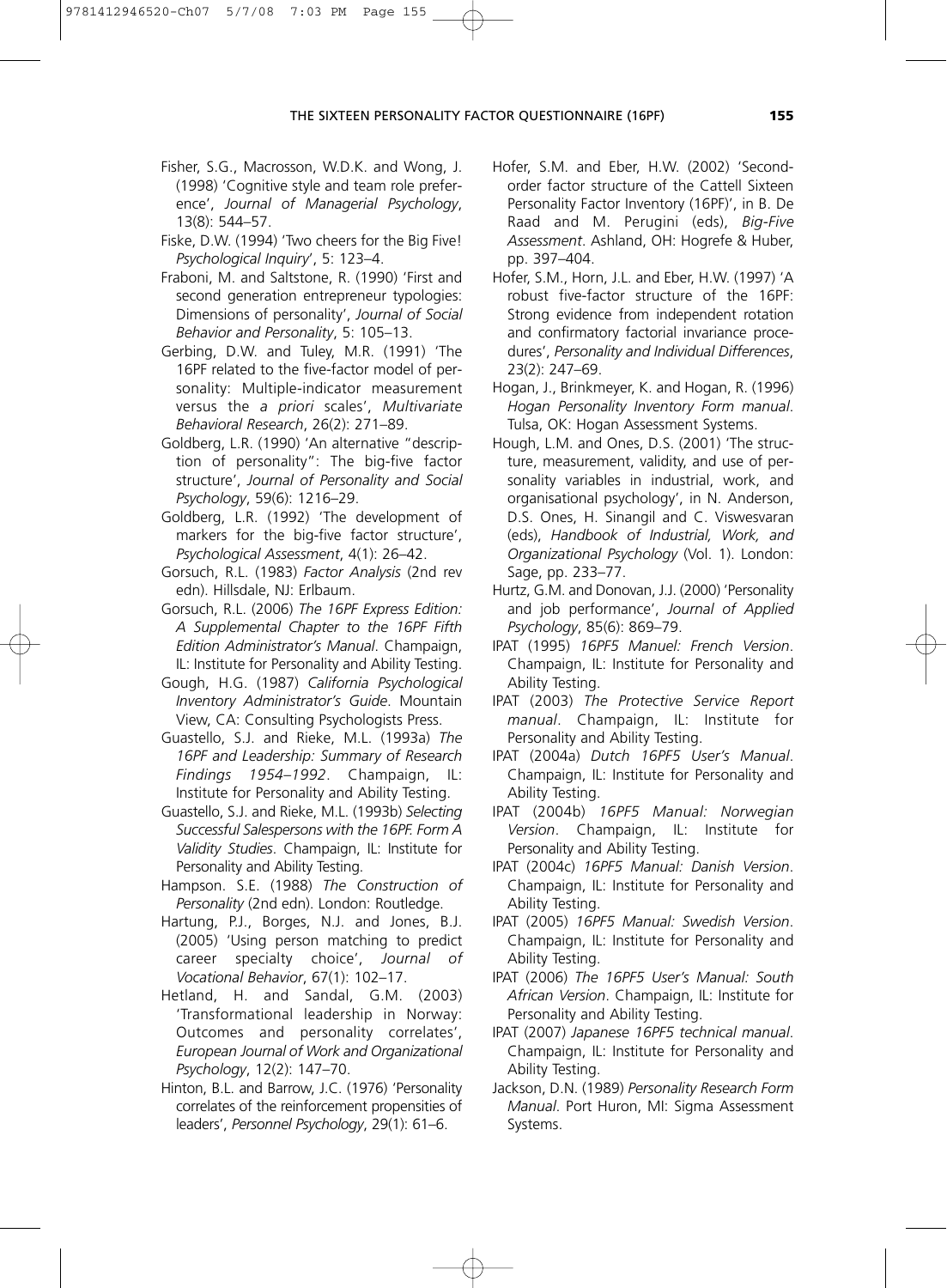#### 9781412946520-Ch07 5/7/08 7:03 PM Page 156

#### **156** THE SAGE HANDBOOK OF PERSONALITY THEORY AND ASSESSMENT

- Jackson, D.N., Paunonen, S.V. and Tremblay, P.F. (2000) *Six Factor Personality Questionnaire*. Port Huron, MI: Sigma Assessment Systems.
- Jia-xi, C. and Guo-peng, C. (2006) '[The validity and reliability research of 16PF 5th in China]', *Chinese Journal of Clinical Psychology*, 14(1): 13–46.
- Jones, J.W., Newhouse, N.K. and Stowers, M.R. (2006) *Civilian Police Officer Profiles: An IPAT Technical Report*. Champaign, IL: Institute for Personality and Ability Testing.
- Johns, E.F., Schuerger, J.M. and Watterson, D.G. (1980) '*Personality measures as predictors of managerial performance and salaries*. Paper presented at the meeting of the Midwest Society for Multivariate Experimental Psychology, May, St. Louis, MO.
- Joy, S. and Hicks, S. (2004) 'The need to be different: Primary trait structure and impact on projective drawing', *Creativity Research Journal*, 16(2 and 3): 331–9.
- Judge, T.A., Bono, J.E., Erez, A., Locke, E.A. and Thoresen, C.J. (2002) 'The scientific merit of valid measures of general concepts: Personality research and core self-evaluations', in J.M. Brett and F. Drasgow (eds), *The Psychology of Work: Theoretically Based Empirical Research*. Mahwah, NJ: Erlbaum, pp. 55–77.
- Junmei, J. (2005) '[A Research on the Personality Traits of Young Criminals]', *Psychological Science (China)*, 28(1): 217–9.
- Jurcova, M. (2000) 'Socialna kompetentnost tvorivych adolescentov – jej kognitivne a osobnostni zdroje [Social competence of creative adolescents – its cognitive and personality sources]', *Ceskoslovenske Psychologie*, 44(6): 481–92.
- Karson, M., Karson, S. and O'Dell, J. (1997) *16PF Interpretation in Clinical Practice: A Guide to the Fifth Edition*. Champaign, IL: Institute for Personality and Ability Testing.
- Kintlerova, T. (2000) 'Osobnostni charakteristiky clenov siekt a kultov [Personality characteristics of members of sects and cults]', *Ceskoslovenske Psychologie*, 44(2): 180–9.
- Krug, S.E. (1976) 'Personality correlates of marital satisfaction and conflict', unpublished manuscript, Institute for Personality and Ability Testing.
- Krug, S.E. and Johns, E.F. (1986) 'A large-scale cross-validation of second-order personality

structure defined by the 16PF', *Psychological Reports*, 59: 683–93.

- Krug, S.E. and Johns, E.F. (1990) 'The 16 Personality Factor Questionnaire', in E.E. Watkins and V.L. Campbell (eds), *Testing in Counseling Practice*. Hillsdale, NJ: Lawrence Erlbaum.
- Lally, S.J. (2003) 'What tests are acceptable for use in forensic evaluations? A survey of experts', *Professional Psychology: Research and Practice*, 34(5): 491–8.
- Lee, K., Ogunfowora, B. and Ashton, M.C. (2005) 'Personality traits beyond the Big Five: Are they within the HEXACO space?', *Journal of Personality*, 73(5): 1437–63.
- Lee, R.E. (1994) 'Personality characteristics of very desirable and undesirable childcare workers in a residential setting', *Psychological Reports*, 74: 579–84.
- Loevinger, J. (1994) 'Has psychology lost its conscience?', *Journal of Personality Assessment*, 62(1): 2–8.
- Lord, F.M. (1980) *Applications of Item Response Theory to Practical Testing Problems*. Hillsdale, NJ: Lawrence Erlbaum.
- Lord, W. (1999) *16PF5: Overcoming Obstacles to Interpretation*. Windsor: NFER-Nelson Publishing Company (available from IPAT).
- Lounsbury, J., Park, S.H., Sundstrom, E., Williamson, J.M. and Pemberton, A.E. (2004) 'Personality, career satisfaction, and life satisfaction: Test of a directional model', *Journal of Career Assessment*, 12(4): 395–406.
- Low, J.M., Williamson, D. and Cottingham, J. (2004) 'Predictors of university student lawbreaking behaviors', *Journal of College Student Development*, 45(5): 535–48.
- Lowman, R.L. (1991) *The Clinical Practice of Career Assessment*. Washington, DC: American Psychological Association.
- McKenzie, J. (1998) 'Fundamental flaws in the Five Factor Model: A re-analysis of the seminal correlation matrix from which the "Openness-to-Experience" factor was extracted', *Personality and Individual Differences*, 24(4): 475–80.
- McKenzie, J., Tindell, G. and French, J. (1997) 'The great triumvirate: Agreement between lexically and psycho-physiologically based models of personality', *Personality and Individual Differences*, 22(2): 269–77.
- Mershon, B. and Gorsuch, R.L. (1988) 'Number of factors in the personality sphere: Does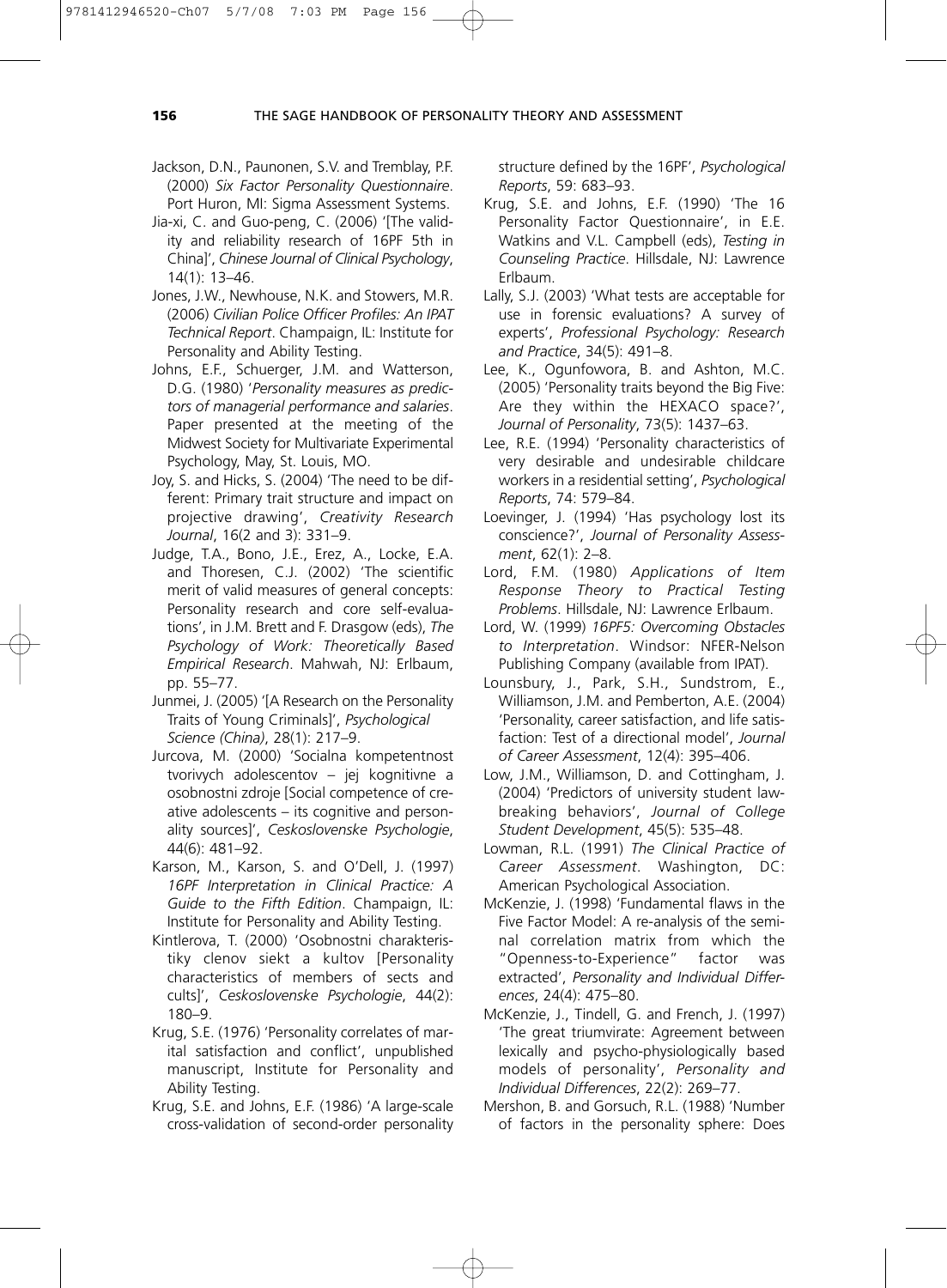increase in factors increase predictability of real-life criteria?', *Journal of Personality and Social Psychology*, 55(4): 675–80.

- Meyer, R.G. (1996) *The Clinician's Handbook* (5th edn). Boston: Allyn and Bacon/ Longman.
- Miller, T.Q., Smith, T.W., Turner, C.W., Guijarro, M.L. and Hallet, A.J. (1996) 'Una rassegna meta-analitica della ricerca su ostilita e salute fisica [A meta-analytic review of research on hostility and physical health]', *Bollettino di Psicologia Applicata*, 220: 3–40.
- Myers, I.B. and McCaulley, M.G. (1985) *Manual: A Guide to the Development and Use of the Myers-Briggs Type Indicator*. Mountain View, CA: Consulting Psychologist Press.
- Norman, W.T. (1967) *2800 Personality Trait Descriptors: Normative Operating Characteristics for a University Population*. Ann Arbor: University of Michigan, Department of Psychology.
- Ormerod, M.B., McKenzie, J. and Woods, A. (1995) 'Final report on research relating to the concept of five separate dimensions of personality – or six including intelligence', *Personality and Individual Differences*, 18(4): 451–61.
- Ostendorf, F. (1990) *Language and Personality Structure: On the Validity of the Five-factor Model of Personality*. Regensburg, Germany: S. Roderer Verlag.
- Parker, J.D.A., Bagby, R.M. and Summerfeldt, L.J. (1993) 'Confirmatory factor analysis of the NEO PI-R. *Personality and Individual Differences'*, 15(4): 463–6.
- Paunonen, S.V. (1993) 'Sense, nonsense, and the Big-Five factors of personality', Paper presented at the Annual Meeting of the American Psychological Association, August, Toronto.
- Paunonen, S.V. and Ashton, M.S. (2001) 'Big Five factors and facets and the prediction of behavior', *Journal of Personality and Social Psychology*, 81(3): 524–39.
- Peabody, D. and Goldberg, L.R. (1989) 'Some determinants of factor structures from personality-trait descriptors', *Journal of Personality and Social Psychology*, 57(3): 552–67.
- Phillips, D.A., Carlisle, C.S., Hautala, R. and Larson, R. (1985) 'Personality traits and teacherstudent behaviors in physical education', *Journal of Educational Psychology*, 77(4): 408–16.
- Piotrowski, C. and Zalewski, C. (1993) 'Training in psychodiagnostic testing in APA-approved PsyD and PhD clinical psychology programs', *Journal of Personality Assessment*, 61(2): 394–405.
- Prieto, J.M., Gouveia, V.V. And Ferandez, M.A. (1996) 'Evidence on the primary source trait structure in the Spanish 16PF Fifth Edition', *European Review of Applied Psychology*, 46(1): 33–43.
- Rieke, M.L. and Russell, M.T. (1987) *Narrative Score Report user's guide*. Champaign, IL: Institute for Personality and Ability Testing.
- Roberts, B.W., Chernyshenko, O.S., Stark, S. and Goldberg, L.R. (2005) 'The structure of conscientiousness: an empirical investigation based on seven major personality questionnaires. *Personnel Psychology*, 58(1): 103–39.
- Rohmer, O. and Louvet, E. (2004) 'Familiarite et reactions affectives de l'egard des personnes handicapes physiques [Familiarity and affective reactions regarding physically handicapped persons]', *Bulletin de Psychologie*, 57(2): 165–70.
- Rolland, J.P. and Mogenet, J.L. (1996) 'Evidence on the primary dimensions of the 16PF5 French Form', *European Review of Applied Psychology*, 46(1): 25–31,
- Rosnowski, M. (1987) 'Use of tests manifesting sex differences as measures of intelligence: Implications for measurement bias', *Journal of Applied Psychology*, 72(3): 480–3.
- Roy, D.D. (1995) 'Differences in personality factors of experienced teachers, physicians, bank managers, and fine artists', *Psychological Studies*, 40: 51–6.
- Roy, D.D. (1996) 'Personality model of fine artists', *Creativity Research Journal*, 9(4): 391–4.
- Russell, M.T. (1995) *The 16PF Couple's Counseling Report User's Guide*. Champaign, IL: Institute for Personality and Ability Testing.
- Russell, M.T. and Karol, D. (1994) *16PF Fifth Edition Administrator's Manual with Updated Norms*. Champaign, IL: Institute for Personality and Ability Testing.
- Salgado, J. (1997) 'The five factor model of personality and job performance in the European Community', *Journal of Applied Psychology*, 82(1): 30–43.
- Sanchez, M.M., Rejano, E.I. and Rodriguez, Y.T. (2001) 'Personality and academic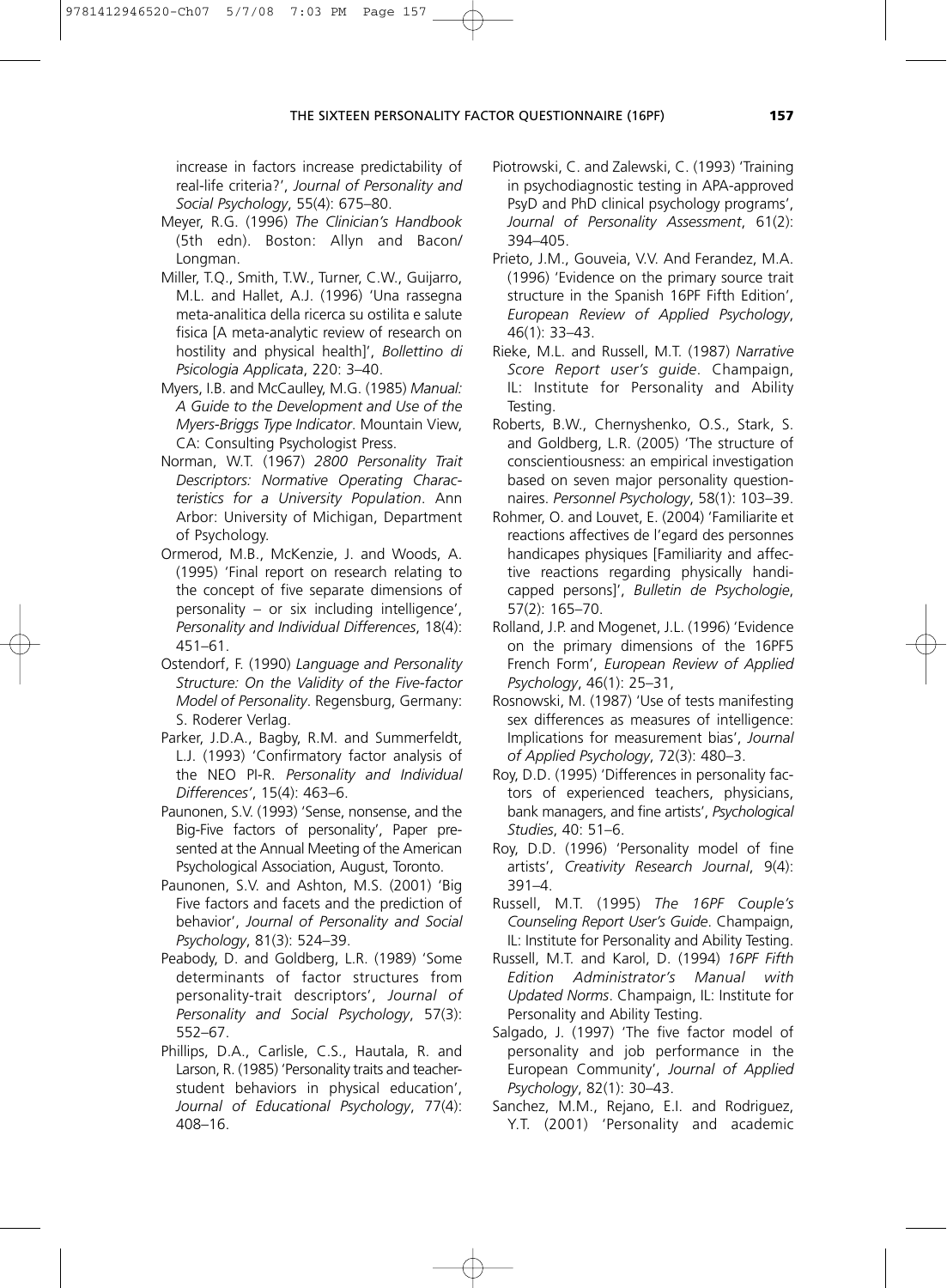productivity in the university student', *Social Behavior and Personality*, 29(3): 299–305.

- Saucier, G. (2001) 'Going beyond the Big-Five', paper presented at the Annual Conference of the American Psychological Association, (August), San Francisco.
- Schepers, J.M. and Hassett, C.F. (2006) 'The relationship between the Fourth Edition (2003) of the Locus of Control Inventory and the Sixteen Personality Factor Questionnaire Fifth Edition', *South African Journal of Industrial Psychology*, 32(2): 9–18.
- Schmit, M.K. and Ryan, A.M. (1993) 'The Big-Five in personnel selection: Factor structure in applicant and non-applicant populations', *Journal of Applied Psychology*, 78(6): 966–74.
- Schneewind, K.A. and Graf, J. (1998) *16- Personlichkeits-Factoren-Test Revidierte Fassung Test-Manual* [*The 16 Personality Factor Test – Revised Version Test Manual]*. Bern, Switzerland: Verlag Hans Huber.
- Schuerger, J.M. (1995) 'Career assessment and the Sixteen Personality Factor Questionnaire', *Journal of Career Assessment*, 3(2): 157–75.
- Schuerger, J.M. and Sfiligoj, T. (1998) 'Holland codes and the 16PF global factors: Sixty-nine samples', *Psychological Reports*, 82: 1299–306.
- Schuerger, J.M. and Watterson, D.G. (1998) *Occupational Interpretation of the 16PF Questionnaire*. Cleveland, OH: Watterson and Associates.
- Seisdedos, N. (1996) 'The "IM" (Impression Management) Scale', *European Review of Applied Psychology*, 46(1): 45–54.
- Shaughnessy, M.F., Kang, M.H., Greene, M., Misutova, M., Suomala, J. and Siltala, R. (2004) '16 PF personality profile of gifted children: Preliminary report of an international study', *North American Journal of Psychology*, 6(1): 51–4.
- Singh, S. (1989) 'Projective and psychometric correlates of managerial success', *British Journal of Projective Psychology*, 34: 28–36.
- Singh, S. and Kaur, R. (2001) 'A comparative study of the personality characteristics, motives, and work values of the autocratic and democratic executives', *Journal of the Indian Academy of Applied Psychology*, 27(1–2): 143–9.
- Smith, M.A., Moriarty, K.O. and Lutrick, E.C. (2001) 'Exploratory factor analysis of the NEO-PI-R for job applicants: Evidence against the Big Five', paper presented at the Annual Meeting of the Society for Industrial and Organizational Psychology, (April), San Diego.
- Spearman, C. (1932) *The Abilities of Man*. London: Macmillan.
- Tango, R.A. and Kolodinsky, P. (2004) 'Investigation of placement outcomes 3 years after a job skills training program for chronically unemployed adults', *Journal of Employment Counseling*, 41(2): 80–92.
- Tett, R.P., Jackson, D.N. and Rothstein, M. (1991) 'Personality measures as predictors of job performance: A meta-analytic review', *Personnel Psychology*, 44(4): 703–42.
- Tucker, T.L. (1991) 'Investigating sales effectiveness in the automobile industry in relation to personality variables as measured by the 16PF Questionnaire', unpublished dissertation, Fuller Theological Seminary.
- Tupes, E.C. and Christal, R.E. (1961) *Recurrent Personality Factors Based on Trait Ratings*. Tech. Rep. Nos 61–67. Lackland, TX: US Air Force Aeronautical Systems Division.
- Van Eeden, R. and Prinsloo, C.H. (1997) 'Using the South African version of the 16PF in a multicultural context', *South African Journal of Psychology*, 27(3): 151–9.
- Walter, V. (2000) *16PF Personal Career Development Profile Technical and Interpretive Manual*. Champaign, IL: Institute for Personality and Ability Testing.
- Wang, Y. and Li, Y. (2003) '[The effect of group counseling on improvement of self-confidence of college students]', *Chinese Mental Health Journal*, 17(4): 235–9.
- Wang, C. and Zhang, N. (2005) '[Personality Correlates of Attributional Style in Undergraduates]', *Chinese Journal of Clinical Psychology*, 13(1): 53–4.
- Watkins, C.E., Campbell, V.L., Nieberding, R. and Hallmark, R. (1995) 'Contemporary practice of psychological assessment of clinical psychologist', *Professional Psychological Research and Practice*, 26: 54–60.
- Watterson, D.G. (2002) *The 16PF Leadership Coaching Report Manual*. Champaign,